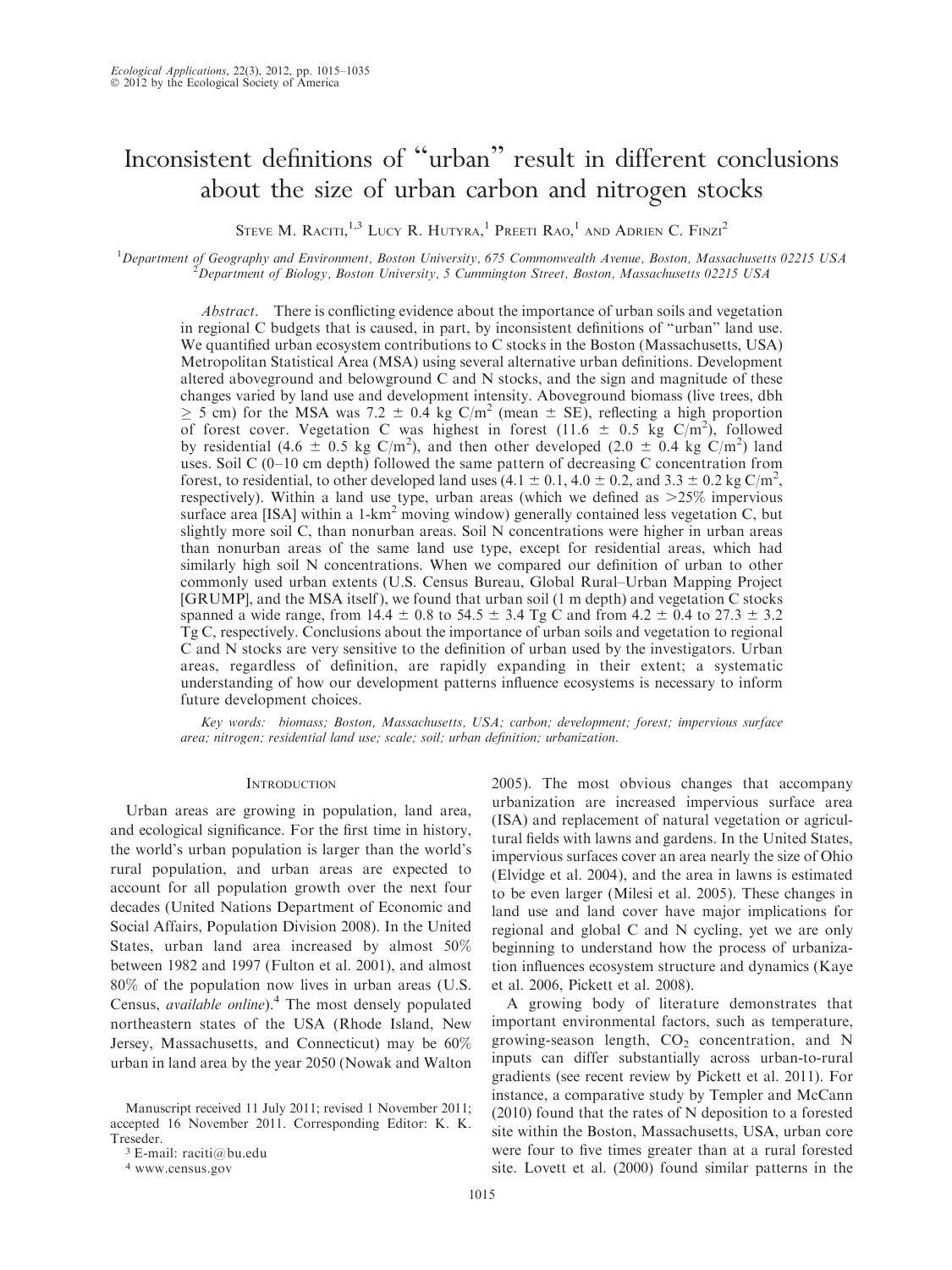New York City metropolitan area, where throughfall deposition of inorganic N was almost twice as high at urban sites compared to suburban and rural sites. Bettez (2009) found strong N deposition gradients along roadsides in Cape Cod, Massachusetts, with near-road areas experiencing two times greater deposition than areas only 150 m away. It is likely that major highways would be significantly greater sources of N deposition (Bettez 2009). Zhang et al. (2004) found that temperatures were significantly higher in urban areas in eastern North America, and that as a consequence, growingseason lengths were typically 15 days longer than at rural sites. Further, they found that the temperature footprint of urban areas was 2.4 times larger than the urban areas themselves. These factors, combined with well-documented increases in  $CO<sub>2</sub>$  concentrations in urban areas (Idso 2001, Coutts et al. 2007, George et al. 2007, Pataki et al. 2007), reflect an urban environment that foreshadows future climate change and suggests the potential for strong urban influences on plant productivity and soil processes (Carreiro and Tripler 2005).

There is evidence that urban soils and vegetation can provide important ecosystem services. Urban vegetation can provide environmental benefits that include carbon (C) storage (Nowak and Crane 2001, Pataki et al. 2006, Hutyra et al. 2011a), decreased stormwater runoff (Xiao and McPherson 2002), reduced airborne particulates (Nowak et al. 2006), ultraviolet (UV) protection, building energy savings, mitigation of urban heat island effects, buffering of wind and noise, and aesthetic value (McPherson et al. 2005). Urban soils may store carbon (Golubiewski 2006, Townsend-Small and Czimczik 2010, Raciti et al. 2011), act as a sink for atmospheric nitrogen (N) deposition (e.g., Raciti et al. 2008), and provide stormwater treatment (e.g., Zhu et al. 2004, Dietz and Clausen 2006). While soils in urban landscapes are generally thought of as low in fertility and highly disturbed (these findings are supported by research that has focused on highly compacted areas and human-constructed soils along streets; e.g., Craul and Klein 1980, Short et al. 1986), soils that are largely undisturbed or of high fertility have also been found (Pouyat et al. 2009, Raciti et al. 2011).

Research that addresses the influence of urbanization along an urban-to-rural continuum can help illuminate ecological patterns and processes (see review by McDonnell and Hahs 2008). Pouyat et al. (2008) found that the chemical composition of forest soils (including lead, copper, and calcium) varied with distance from the urban core of three major cities. Hutyra et al. (2011a) found that tree canopy cover and aboveground biomass increased with distance from the Seattle, Washington, urban core. Conversely, Ziska et al. (2005) found that emergent plant growth rates and productivity decreased with distance from the Baltimore, Maryland, urban core. Distance from urban land cover has also been shown to be a predictor of macroinvertebrate communities in streams (e.g., King et al. 2005) and species

richness of forests (e.g., Wolf and Gibbs 2004). Of course, linear distance alone cannot adequately explain ecological structure and function across the patchwork of land covers and land uses that characterize urban-torural transects (Medley et al. 1995, McDonnell and Hahs 2008, Hutyra et al. 2011a). Moreover, measures of urbanization (e.g., population density, ISA, patch size) can themselves vary dramatically and nonlinearly in space across urban areas (McDonnell and Hahs 2008, Pickett et al. 2011). To study heterogeneous human– natural ecosystems, ecologists must work at a diversity of sites, across a range of scales, and use more objective, indirect measures of urbanization itself to facilitate comparisons between cities (McDonnell and Hahs 2008).

If science is to inform urban development policies that minimize negative environmental impacts while maximizing ecosystem services, then a better understanding of urban ecosystems is of critical importance. Specifically, we must understand how the spatial structure of ecological, physical, and socioeconomic factors affect ecosystem function (Pickett et al. 2008). While a growing body of research has focused on differences between developed and natural areas, or urban and rural areas, human-dominated ecosystems cannot be understood in the context of simple dichotomies. The couplings between human and natural systems can have nonlinearities, thresholds, and ill-defined boundary conditions (Medley et al. 1995, Liu et al. 2006). Further, the definitions of urban, suburban, rural, and natural areas are themselves variable and ill defined. Thus, despite evidence that urban vegetation and soils can provide ecosystem services, there is conflicting evidence about the potential strength and extent of those services (Pataki et al. 2011), which may in part be caused by these inconsistent definitions of ''urban'' land use.

In this study we focused on urban ecosystem contributions to regional C and N stocks in the Boston Metropolitan Statistical Area (MSA). We quantified these contributions using several definitions of urban land use. We then combined our field-based measurements with remote sensing and demography to move beyond urban–rural dichotomies to assess how changes in human and environmental factors influence C and N stocks across urban-to-rural gradients. We used a transect-based, stratified random sampling design to compare our findings with traditional, distance based gradients, while also exploring the influence of indirect, distance-independent measures of urbanization. At the outset of our study we hypothesized that: (1) The urban classes we defined using land use, ISA, and population density, would be stronger predictors of C and N stocks than distance along our transect, due to the patchiness and small-scale heterogeneity that tend to characterize urban areas. (2) Aboveground biomass would be lower in urban areas compared to nonurban areas of the same land use. (3) Soil N would be higher in urban and residential areas due to local N deposition and fertilizer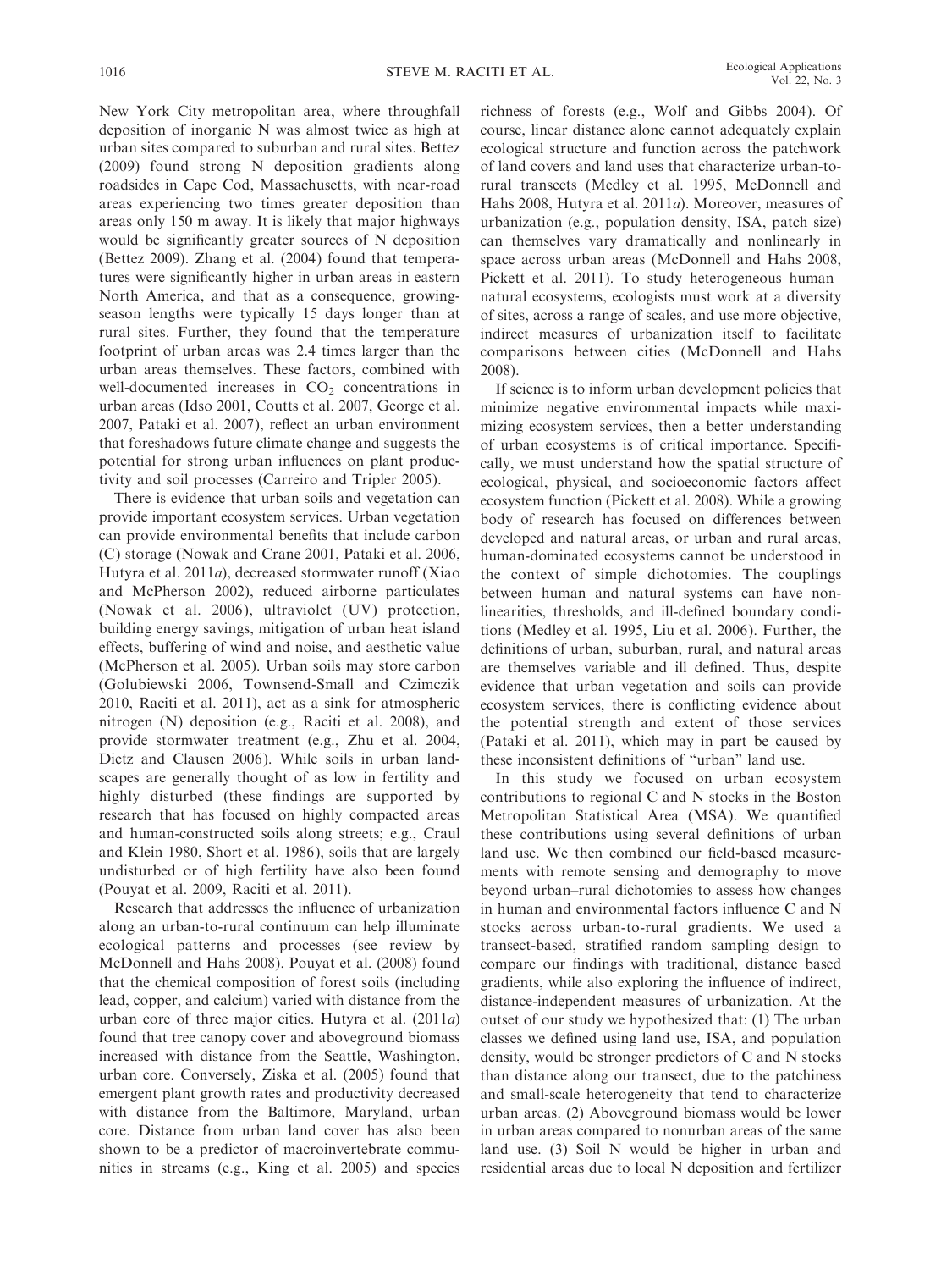application and that these inputs would influence patterns of soil C. (4) Estimates of urban C and N stocks in the study area would depend greatly on the definition of urban that is used and the scale at which it is applied.

# **METHODS**

# Study area

Boston, Massachusetts (see Plate 1, panel A), is the northernmost city of the largest megalopolis in the United States, the so-called ''BosWash Corridor.'' Its geographical position as an end member of this nationally important corridor makes this a key study area for an urban region that contains almost 20% of the U.S. population. Boston has a large population (4.4 million people within the MSA [12 105 km<sup>2</sup>]), substantial transportation infrastructure (e.g., toll highways, subway/trains, buses), and is a national leader in carbon emissions reduction plans and urban greening. Boston's goal is an 80% reduction in net greenhouse gas emissions by 2050 (City of Boston, *available online*).<sup>5</sup> In keeping with these sustainability initiatives, the City of Boston plans to increase tree canopy cover to 35% by 2030 by planting 100 000 trees (Grow Boston Greener, available  $online$ ).<sup>6</sup> The Boston regional landscape has a long history of human management starting with extensive agriculture (1630–1850), urban/industrial development (1800s–1950s), and currently, the region is experiencing urban renewal and has a service, technology, and financial services-based economy (1950s–present).

We established two transects across the study area (Fig. 1a). Both transects extend westward from the City of Boston, but demonstrate contrasting patterns of development. The northern transect begins in downtown Boston, continues through high-density suburbs, less dense suburbs, and then through rural areas beyond them. The southern transect, by contrast, follows a major transportation corridor from the City of Boston, through the smaller cities of Framingham and Worcester, Massachusetts. All of our analyses were performed using data within the State of Massachusetts. For data expressed on the scale of the Boston MSA, we are referring specifically to the Massachusetts portion of the Boston MSA, which includes five Massachusetts counties (Essex, Middlesex, Norfolk, Plymouth, and Suffolk) and includes  $>4.0$  million of the 4.4 million inhabitants of the Boston MSA (Census 2010).

The Boston MSA has a temperate climate with cold winters (mean January temperature of  $-1.5^{\circ}\text{C}$  in Boston) and hot summers (mean July temperature of 23.3°C in Boston; National Climactic Data Center [NCDC], *available online*).<sup>7</sup> Average annual precipitation across the MSA is 105.4 cm/yr, spread relatively evenly throughout the year (NCDC, see footnote 7). The natural vegetation in the Boston MSA is dominated by deciduous and mixed deciduous and evergreen forests, but also contains considerable areas of herbaceous and forested wetlands (Massachusetts Office of Geographic Information [MassGIS], *available online*).<sup>8</sup> Forests in the study area are diverse. Dominant genera and species include oaks (Quercus spp.), maples (Acer spp.), hickories (Carya spp.), birches (Betula spp.), ashes (Fraxinus spp.), pine (Pinus spp.), American beech (Fagus grandifolia), and eastern hemlock (Tsuga canadensis; Forest Inventory and Analysis (FIA), available online).<sup>9</sup>

The surface geology has been heavily influenced by episodes of glacial erosion and deposition in the recent geologic past and includes glacial moraines, drumlins, and dissecting river valleys (NRCS 2009). The soils of the region are generally non-calcareous, acidic in pH, and glacial in origin, with much of the area characterized by glacial till and glaciofluvial soils (NRCS 2009).

## Spatial data sets

Land use data was derived from the 2005 Massachusetts Land Cover data layer, a statewide, seamless digital data set created using semiautomated methods and based on 0.5-m resolution digital orthoimagery captured in April 2005 and enhanced with assessor parcel and other ancillary data (MassGIS, see footnote 8). This land cover data layer was converted from a high resolution polygon layer (0.1-ha minimum map unit) into a 30-m resolution raster layer that was aligned with the National Land Cover Dataset (NLCD; Homer et al. 2004). For grid cells that intersected more than one land use class, the land use class with the greatest total area was assigned to that cell. Once the raster data set was created, the 33 land use classes were aggregated to yield a single residential class, forest class, and ''other developed'' class (commercial, industrial, institutional, and developed open space). The remaining land use classes were assigned to an ''unsampled'' class, which included open water, wetlands, agricultural areas, and locations that would be potentially hazardous to visit (airports runways, train yards, active pit mines, and so on).

ISA was derived from the Massachusetts GIS impervious surface data layer (MassGIS, available online).<sup>10</sup> This layer was created for Massachusetts GIS by Sanborn Map Company (Colorado Springs, Colorado, USA) using semiautomated techniques from 0.5-m resolution Vexcel (Boulder, Colorado, USA) UltraCam near-infrared orthoimagery that was acquired in April 2005. Impervious areas included all constructed surfaces, such as buildings, roads, asphalt, and manmade compacted soil. Non-impervious surfaces included

<sup>5</sup> www.cityofboston.gov/climate/

<sup>6</sup> www.growbostongreener.org

<sup>7</sup> http://lwf.ncdc.noaa.gov/oa/climate/climatedata.html

<sup>8</sup> http://www.mass.gov/mgis/lus2005.htm

<sup>9</sup> http://fia.fs.fed.us/

<sup>10</sup> www.mass.gov/mgis/impervious\_surface.htm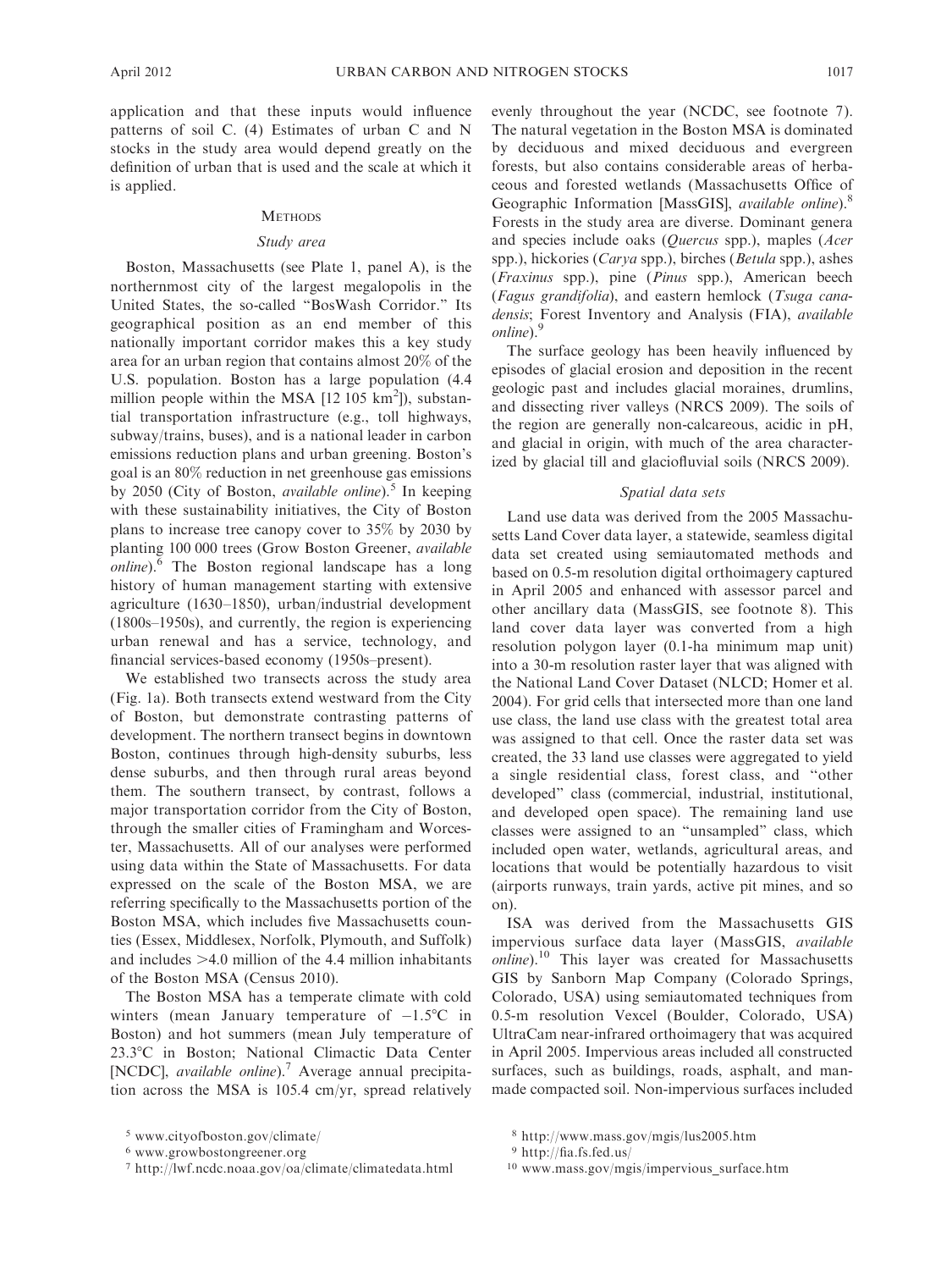all vegetated areas, water bodies and wetlands, and naturally occurring barren areas (i.e., sand, bare soil, rocky shores). For our analyses, the original 1-m resolution data layer was averaged across 30-m grid cells that were aligned to the NLCD data layer.

A population density map for Massachusetts was created using dasymetric population interpolation, a process by which ancillary data is used to intelligently distribute population across an area of known total population (Langford 2007). The total population of each census block was distributed across the residential area of that census block (using the aforementioned Massachusetts Land Cover data layer), instead of being assumed to be equally distributed across the census block. This population distribution method was particularly useful for rural census blocks, which covered large areas that were mostly undeveloped forest.

## Urban-to-rural transects and site stratification

For this study, we defined two urban-to-rural transects that extended from downtown Boston, westward, to the Harvard Forest LTER and to Worcester, Massachusetts (the northern and southern transects, respectively; Fig. 1a). The two transects were delineated using geographic information system software (ArcGIS version 9.2; ESRI 2011). The sampling area of our transects was defined by overlaying  $990 \times 990$  m grid boxes over the transect lines (Fig. 1a). These grid boxes were aligned so their edges would overlap with the 30-m NLCD to facilitate future comparisons with other geographic areas in the United States. Our overall goal was to take measurements from at least 135 plots along the transects, with an equal number of plots spread across three land use classes (forest, residential, other developed) and three urban classes (high population urban, lower population urban, and rural, as defined in the next paragraph). This would yield at least 15 plots for any given combination of land use and urban class. We used this stratified random sampling scheme to ensure that all land use classes and intensities of urban development would be adequately sampled, particularly those with relatively small land areas, such as the urban cores of Boston and Worcester, Massachusetts.

# Development of a new urban classification

Individual 30-m cells were defined as ''urban'' if the  $990 \times 990$  m neighborhood around that cell had greater than 25% ISA. Other cells were defined as nonurban. The 25% threshold for ISA was based on the steep drop in ISA when crossing the Interstate 95 (I-95) corridor around Boston (Fig. 2), and represented what one might subjectively define as the most obviously ''urban'' portion of the Boston MSA. To ensure that we adequately sampled high population density urban areas, which represent a small total land area, we divided our urban land cover category into high and lower population density classes (greater or less than 2500 persons/km<sup>2</sup>, respectively). This yielded three classes: high population urban, lower population urban, and nonurban. The analysis was repeated at 270-m and 90-m grid sizes, so we could study the influence of scale on our definition of urban. The calculations to determine urban class were performed in ArcGIS using a moving window function to calculate neighborhood statistics around each 30-m cell.

## Comparison of urban definitions and spatial scales

We extrapolated plot-level data (biomass and soil C and N; details in the following sections of the Methods: Aboveground live biomass, Coarse woody debris, Soils) to the Boston MSA and the state of Massachusetts using five different urban extents to test the sensitivity of our results to the definition of urban. We used urban extents from the U.S. Census Bureau, the Global Rural–Urban Mapping Project (GRUMP, *available online*), <sup>11</sup> and our own three-class definition of urban (as described in Methods: Development of a new urban classification) applied at three neighborhood scales (90 m, 270 m, and 990 m). The U.S. Census Bureau delineates urban areas using population density, with a minimum threshold of 2590 people/ $km^2$  (1000 people/mile<sup>2</sup>) for the core of urban areas and a threshold of 1295 people/ $km^2$  (500 people/mile<sup>2</sup>) in surrounding census blocks (U.S. Census Bureau, see footnote 5). By contrast, GRUMP delineates urban areas starting with global nighttime lights data, which is converted to polygons that represent urban areas, to which urban areas delineated in the Digital Chart of the World are then added (GRUMP, available online, see footnote 11). We systematically reclassified each of our 139 research plots (as urban and nonurban) using these five different urban extents and calculated mean and total aboveground biomass, soil C, and soil N for each. This definition analysis resulted in five estimates of urban C and N stocks on a per-unitarea basis and on an MSA-wide basis.

#### Study plots

With the goal of sampling 135 plots across both public and private lands, we started by selecting 45 random points in each of our nine sampling classes (three urban classes by three land use classes; Table 1). Digital parcel data were used to get address and ownership information for most properties. For properties where this information was unavailable, we had to visit the plots in person to collect initial address information. To gain permission to visit potential study plots, we mailed letters with self-addressed reply cards to each of the property owners. If accessing a plot would have required permission from three or more land owners, that plot was removed from consideration due to the low probability of receiving permission from so many different property owners. In general, properties that were picked first by our random point generator were

<sup>11</sup> www.ifpri.org/dataset/global-rural-urban-mappingproject-grump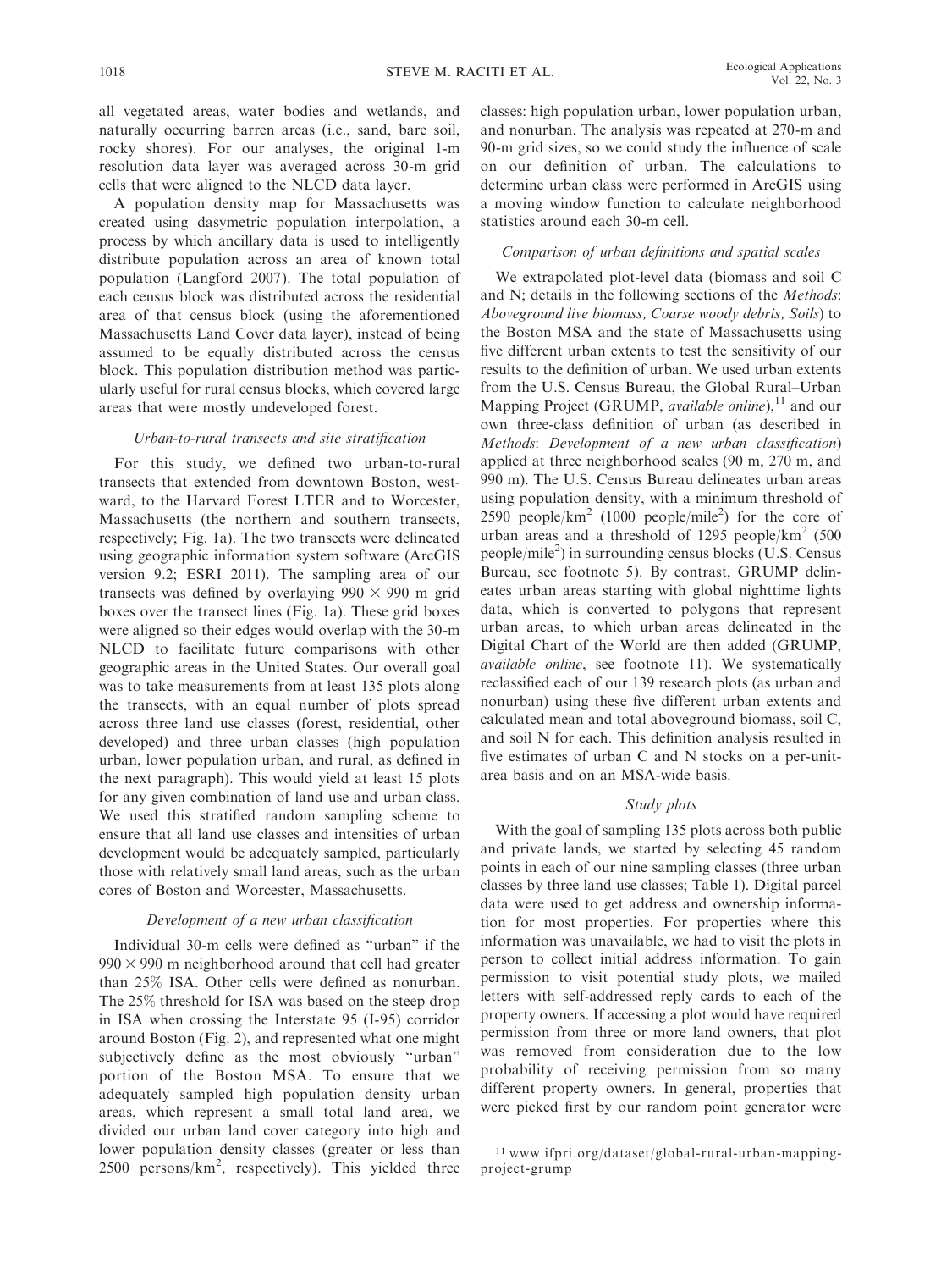

FIG. 1. (a) Map showing land use in the study area, the location of the northern and southern transect lines, the boundary for the Boston Metropolitan Statistical Area (MSA), Massachusetts, USA, and individual sampling locations (small green "+ symbols). The study area was divided into a single residential class, a forest class, and an ''other developed'' class (commercial, industrial, institutional, and developed open space). Lower maps show the (b) U.S. Census Bureau and (c) Global Rural–Urban Mapping Project (GRUMP) urban extents superimposed over impervious surface area (ISA). The U.S. Census delineates urban areas using the population density of census blocks *(available online*, see footnote 4). By contrast, GRUMP delineates urban areas using global nighttime lights data and urban areas from the Digital Chart of the World (available online, see footnote 11).

chosen over properties picked later; however, to prevent a potential bias towards public lands, for which permissions were easier to obtain, we chose to sample public and private plots in the same proportion as found among the first 15 randomly chosen plots in each category.

Field sampling occurred between June and August 2010. At the end of the field season we had surveyed 139 plots distributed relatively equally across the land use and urban classes (Fig. 1a). Sample plots were fixed radius, circular with a 15 m radius  $(707 \text{ m}^2)$ . We used a

Garmin Dakota GPS with Wide Area Augmentation System (WAAS) averaging enabled to locate plot centers (Garmin International, Olathe, Kansas, USA). Typical GPS errors were 3 m, for relatively open plots, and up to 10 m for closed-canopy forest locations. We attempted to match the center of the land cover pixels (30-m resolution) with on-the-ground plot centers (30-m plot diameter), but errors in the GPS locations meant that exact co-location was not possible. Depending on the local topographic and vegetation circumstances, we used a combination of a TruPulse 200 Professional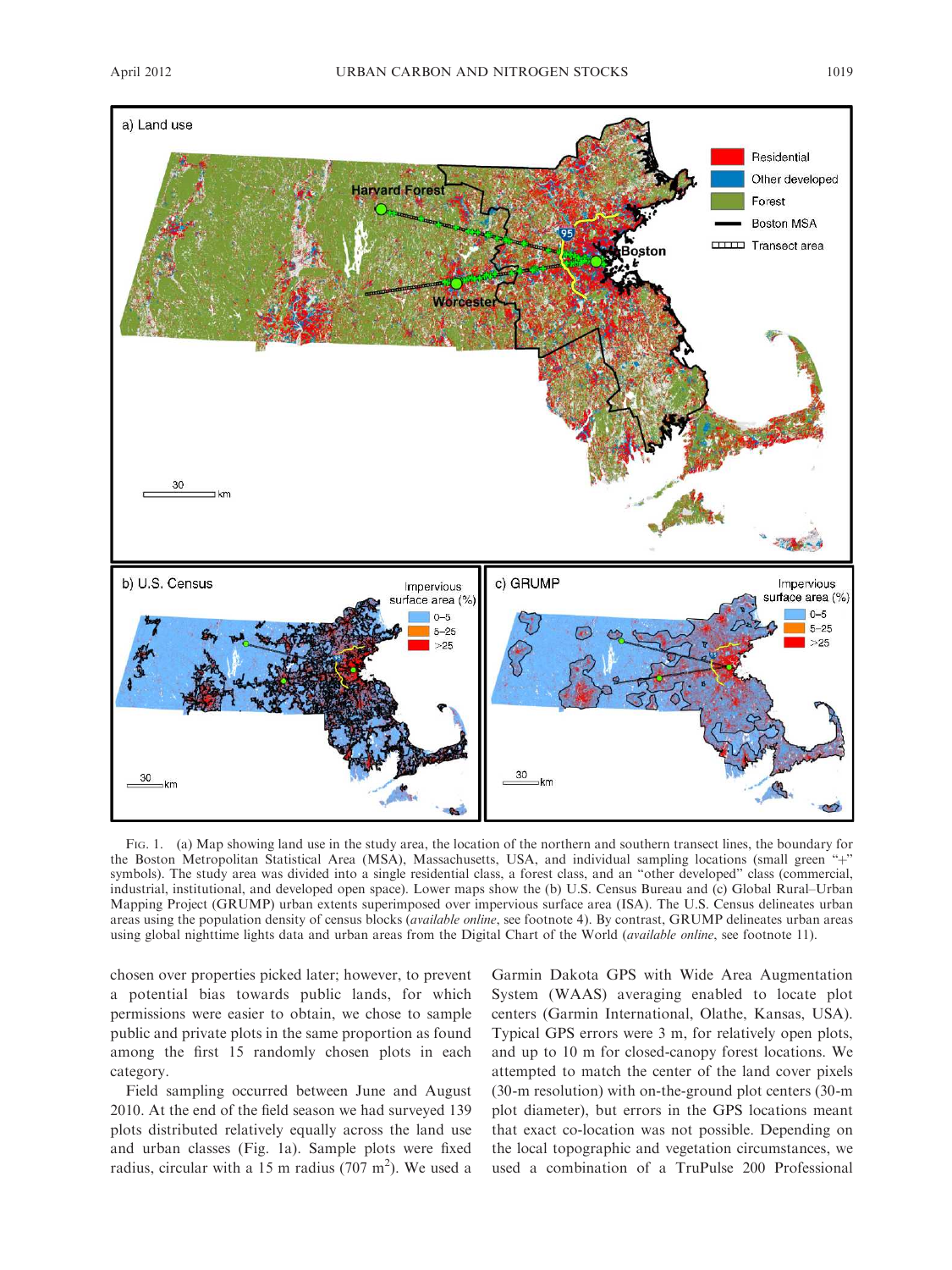

FIG. 2. Percentage of impervious surface area (ISA) as a function of distance from downtown Boston for the northern and southern (inset) transects of the study area. Each point represents the mean impervious surface area (ISA) across a  $990 \times 990$  m grid box along the transect. The vertical dotted line indicates the location of Interstate 95 (I-95), a major highway in the Boston Metropolitan Statistical Area (see Fig. 1a). The horizontal dashed line indicates the threshold of ISA  $(25\%)$  that was used to delineate urban areas in this study. Individual 30-m cells were defined as "urban" if the  $990 \times 990$  m neighborhood around that cell had greater than 25% ISA. Other cells were defined as nonurban.

Range Finder and Hypsometer (Laser Technology, Centennial, Colorado, USA) and meter tapes to determine exact plot boundaries. All slope distances were corrected to horizontal distance. For each plot, onsite estimates of ground cover were made, including percent impervious surface, lawn, garden, weedy (unmanaged fine vegetation), degraded forest, and forest.

# Aboveground live biomass

All live trees larger than 5 cm in diameter at breast height (dbh) were surveyed (see Plate 1, panel B). The dbh was measured at 1.37 m unless slope or tree form abnormalities required adjustments; measurements followed the protocols outlined in Fahey and Knapp (2007). Tree diameters were measured with dbh tapes to the nearest 0.1 cm. Where possible, trees were identified to species or genus (if species could not be determined), but due to the large number of exotic species present within urban areas, 2% of stems were identified as miscellaneous hardwood species.

Biomass of live trees was estimated using published allometric equations relating plant diameter to dry mass. Species-specific equations were used where possible including Acer rubrum (Crow 1983), Acer saccharinum (McHale et al. 2009), Acer saccharum (Brenneman et al. 1978), Ailanthus (T. G. Siccama and K. A. Vogt, unpublished data), Betula alleghaniensis (Freedman et al. 1982), Betula lenta (Martin et al. 1998), Betula populifolia (Freedman et al. 1982), Carya spp. (Martin et al. 1998), Fagus grandifolia (Siccama et al. 1994), Fraxinus americana (Brenneman et al. 1978), Hamamelis virginiana (Telfer 1969), Picea glauca (Ker 1980), Pinus resinosa (Ker 1980), Pinus strobus (Pastor et al. 1984), Prunus serotina (Brenneman et al. 1978), Quercus alba (Bridge 1979), Quercus rubra (Brenneman et al. 1978), Quercus velutina (Ter-Mikaelian and Korzukhin 1997), and Tsuga canadensis (Young et al. 1980). The most specific equation possible was applied in all cases; where species or genus level equations were unavailable, we applied the Jenkins et al. (2003) miscellaneous hardwood or softwood equations. One half of live plant biomass was assumed to be carbon, and biomass is reported in units of dry mass carbon, kg  $C/m^2$ . Note that recent

TABLE 1. Initial stratification scheme for the 139 study plots in the Boston Metropolitan Statistical Area (MSA), Massachusetts, USA.

|                                | Number of plots |                              |       |
|--------------------------------|-----------------|------------------------------|-------|
| Urban class                    |                 | Forest Residential developed | Other |
| Urban, high population density | 15              | 16                           | 16    |
| Urban, lower population        | 14              | 15                           | 18    |
| Nonurban                       |                 |                              |       |

Notes: The three urban classes are based on population and impervious surface area statistics for a 990  $\times$  990 m neighborhood around each plot. If the neighborhood impervious surface area (ISA) was  $>25\%$ , the plot was classified as urban. Among urban plots, those with a neighborhood population density  $>2500/km^2$  were classified as high population density. The ''other developed'' class includes commercial, industrial, institutional, and developed open space.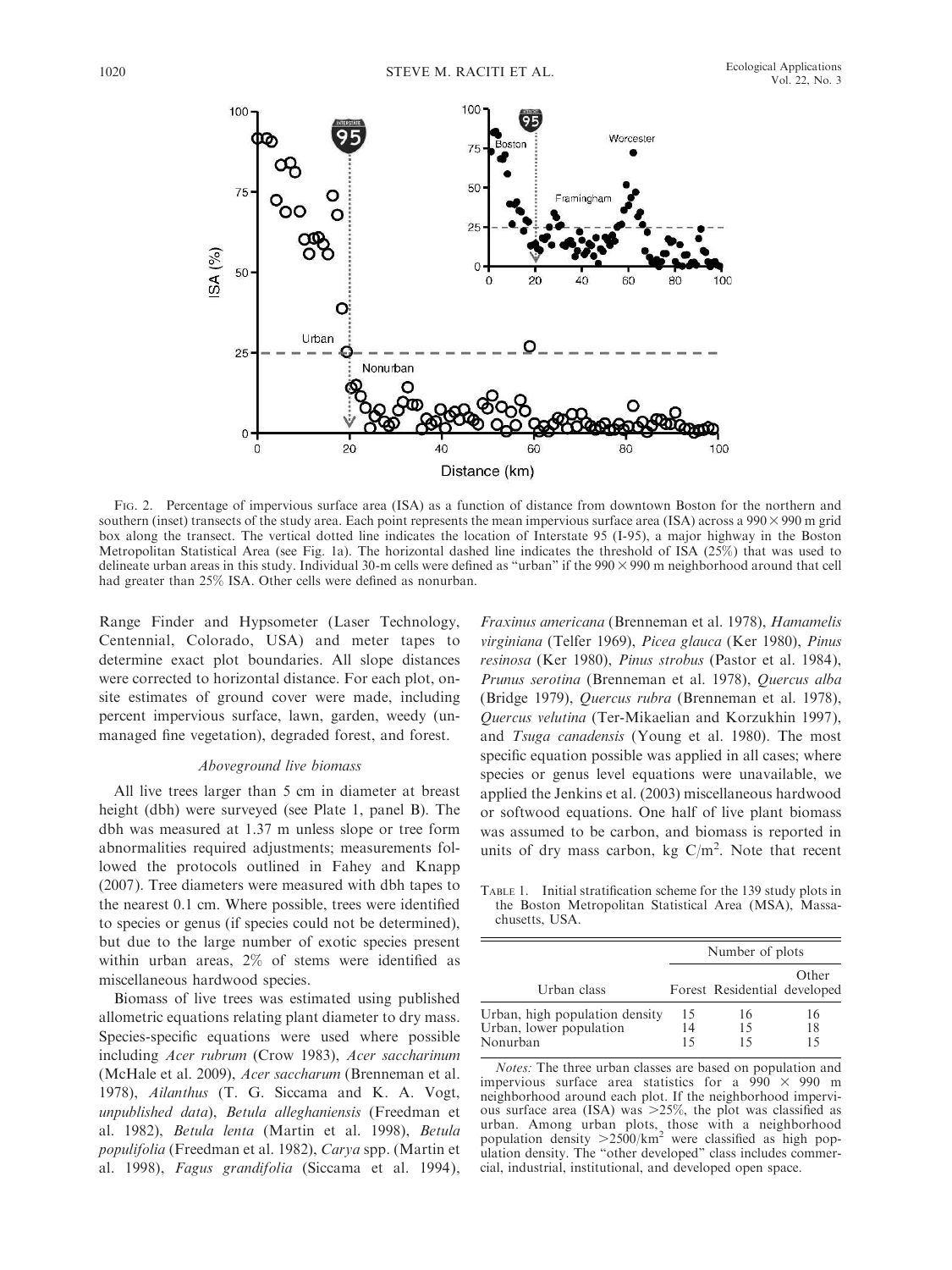results from McHale et al. (2009) suggest problems with the application of forest-derived allometries to urban trees; however, a more complete allometric analysis was not possible within the scope of this study due to the lack of availability of urban tree allometries for the regional species assemblage. The use of forest-derived allometric equations also afforded the analysis a methodological consistency across the urban-to-rural gradient, which included a range from heavily urbanized street trees to rural forest trees. It is unclear if the use of urban-specific allometric equations would have increased or decreased the estimated carbon stocks in the most urban plots; this is an area that requires additional research.

#### Coarse woody debris

Downed and standing coarse woody debris (CWD) with a diameter greater than 10 cm and a minimum length of 1 m were surveyed within the full sample plot areas (see Plate 1, panel C). Logs were identified as hardwood or softwood (where possible) and assigned decay class values, following the conventions defined by Harmon and Sexton (1996) and Barford et al. (2001). Dimensional measurements were converted to volumes, using Newton's formula for a cylinder (Harmon and Sexton 1996). CWD wood density values from Liu et al. (2006) were applied to the calculated volumes to estimate biomass. One half of the CWD biomass was assumed to be carbon. All CWD biomass reported here is in units of dry mass carbon, kg  $C/m^2$ .

For recently dead and standing trees, where branches and twigs were still present, we estimated biomass by reducing the allometrically estimated biomass for a live tree by one-third to account for biomass losses associated with the recent mortality (Liu et al. 2006). For more decomposed standing dead trees (no branches), volume was estimated by measuring tree height, base diameter, and decay class. Top diameter was measured (where possible) or visually estimated. Biomass for standing logs was estimated using the same five-class decay method.

#### Soils

Two soil cores were collected from each plot for which there was exposed (e.g., non-impervious) ground (see Plate 1, panel D). Soil cores were taken from random locations within the field plot. For plots that were largely impervious, we chose locations that were representative of the majority of non-impervious cover. For instance, if lawn was the dominant non-impervious cover at a plot, we took soil cores from lawn areas. If there was a relatively even mix of lawn and garden, we took a soil core from each area. For urban areas where the only non-impervious cover was inside small tree pits, we did not collect soil samples to avoid damaging street trees. Soil cores were collected to a depth of 10 cm using a 5 cm diameter slide-hammer corer (AMS Equipment, American Falls, Idaho, USA) and taken back to the laboratory where they were refrigerated

until they could be processed to determine bulk density, soil moisture, and total C and N content.

Intact soil cores were weighed and then sieved to remove rocks, coarse roots, and organic material  $\geq 2$ mm in size. Rocks and large organic material were weighed and set aside. Approximately 50 g of the remaining, homogenized soil was dried ( $60^{\circ}$ C for 48 h or until no further change in mass was detectable) and then ground into a fine powder with a mortar and pestle. For each soil, a 20-mg subsample of this well-mixed, finely ground material was loaded into a  $9 \times 5$  mm tin capsule, placed in a sealed microtiter plate and stored until it could be analyzed for total C and N content by flashcombustion/oxidation using a Thermo Finnigan Flash EA 1112 elemental analyzer  $(0.06\% \text{ C and } 0.01\% \text{ N})$ detection limits; Thermo Fisher Scientific, Waltham, Massachusetts, USA). Note that this method may overestimate organic carbon for soils that contain significant inorganic carbon pools (e.g., those with carbonate-rich parent material). The soils in our study area are generally acidic, so total carbon should be a fairly accurate reflection of organic carbon. For all data, the density of C per unit area  $(1 \text{ m}^2)$  was calculated as C  $=C_fB_D(1-\delta_{2mm})V$ , where C is carbon density,  $\delta_{2mm}$  is the fraction of material larger than 2 mm diameter,  $B_D$  is bulk density,  $C_f$  is the fraction by mass of organic C, and  $V$  is the volume of the soil core (Post et al. 1982).

Logistical constraints did not allow us to collect deep soil cores from our study plots. To estimate total soil C and N stocks, we extrapolated our findings from 0–10 cm to a depth of 1 m using methods from Pouyat et al. (2008) and deeper soils data from forests in Massachusetts (P. C. Lemos and A. C. Finzi, unpublished data) and developed sites in Baltimore (Raciti et al. 2011). Raciti et al. (2011) found that the top 10 cm of their developed soils contained 32.0%  $\pm$  2.4% and 30.8%  $\pm$ 2.3% (mean  $\pm$  SE) of total soil C and N, respectively, down to one meter. Lemos and Finzi (unpublished data) found similar proportions of total soil C and N in the upper 10 cm of forested soils  $(31.2\% \pm 3.4\%$  and 26.2%  $\pm$  3.5%, respectively). Based on these data, we assumed that our 10-cm measurements represented 30% of 1 m deep soil C and N pools and used that proportion to estimate soil C and N to a depth of 1 m. We note that this method of extrapolation will not account for the presence of buried A horizons.

## Unsampled land use classes

Approximately 81% of the State and 78% of the Massachusetts portion of the Boston MSA (Table 2) is covered by our sampled land use classes. Most of the unsampled area was wooded wetlands, herbaceous wetlands, and agricultural areas. We used a mix of literature and field measurements to estimate the vegetation C, soil C, and soil N stocks of these unsampled land use/land cover classes. Wooded wetlands, which cover more than  $1000 \text{ km}^2$  of Massachusetts, were the only land use class that contained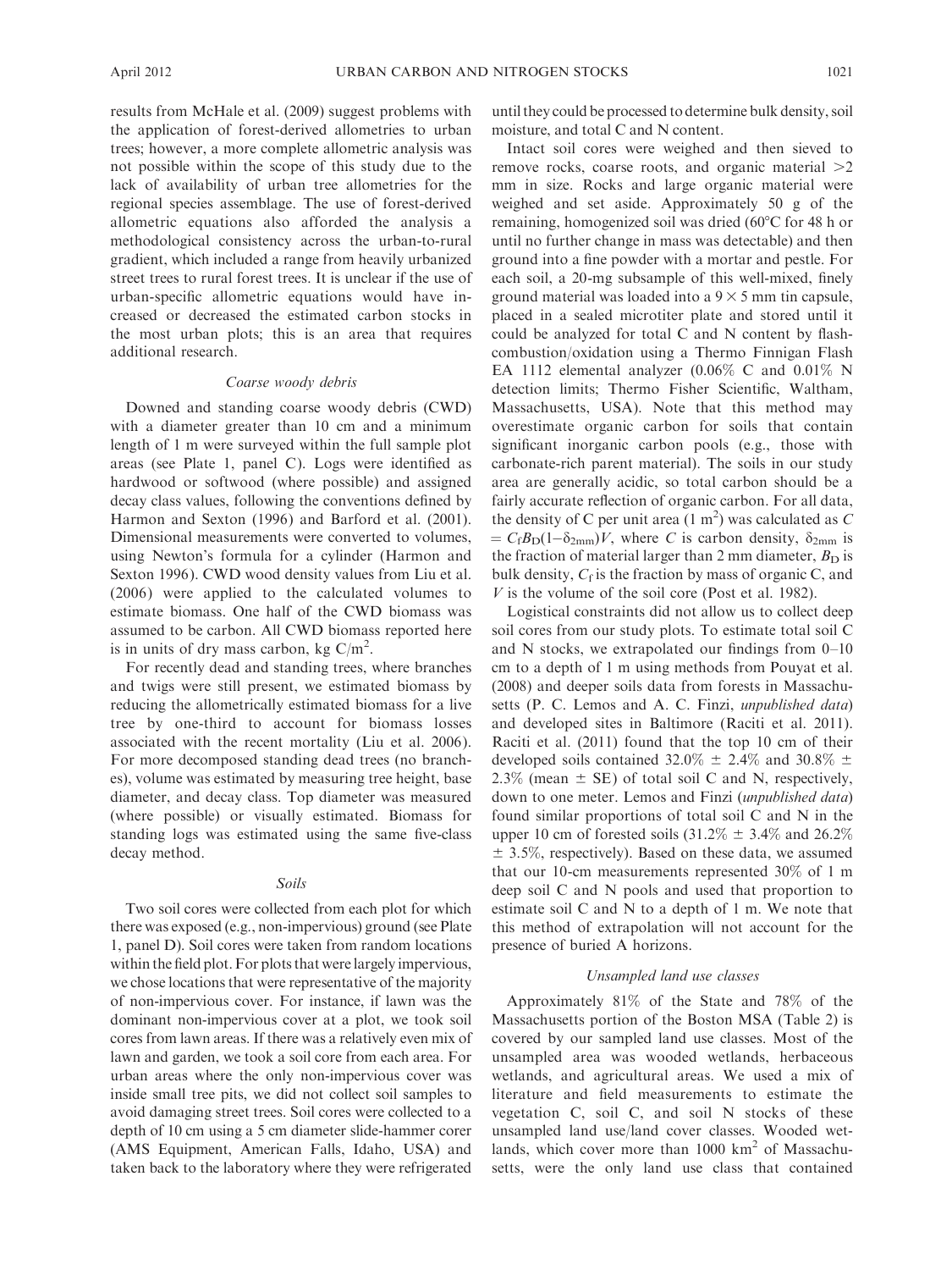| TABLE 2. Distribution of land use classes and their absolute |  |  |
|--------------------------------------------------------------|--|--|
| $(km2)$ and relative $(\%)$ areas within the Boston MSA.     |  |  |

| Land use            | Area<br>(km <sup>2</sup> ) | Area<br>$(\%)$ |
|---------------------|----------------------------|----------------|
| Forest              | 2599                       | 41.7           |
| Residential         | 1596                       | 25.6           |
| Other developed     | 637                        | 10.2           |
| Unsampled           | 1398                       | 22.4           |
| Forested wetlands   | 532                        | 8.5            |
| Herbaceous wetlands | 269                        | 4.3            |
| Agriculture         | 187                        | 3.0            |
| Miscellaneous       | 411                        | 6.6            |
| Total               | 6231                       | 100.0          |

potentially significant stocks of aboveground tree biomass. The other unsampled land use/land cover classes contain little tree canopy. For scaling purposes, we assumed that aboveground tree biomass in wooded wetlands was similar to forests in the region (see Bridgham et al. 2006) and therefore assigned the mean (non-area-weighted) biomass for forests in our study  $(10.4 \pm 5.4 \text{ kg C/m}^2)$ . For wetland soils, we used an estimate of 16.2 kg  $C/m^2$  (Bridgham et al. 2006) and assumed a C:N ratio of 21.7:1 (mean of Bedford et al. 1999; Appendix B) to estimate soil N concentration. Note that the 16.2 kg  $C/m^2$  (for 1 m depth) is a conservative estimate, as peatlands can contain considerably greater carbon stores (Bridgham et al. 2006). For agricultural soil C, we used a value of 6.0 kg  $C/m^2$ (Birdsey 1992). For the small remaining area (airports, train yards, mining areas, junkyards, and so on), we assumed that biomass and soil C and N concentrations were the same as our ''other developed'' land use category that included commercial, industrial, and developed open space areas.

# Comparison to U.S. Forest Service reported urban carbon estimates for Massachusetts

To put our results into perspective, we compared our urban tree biomass estimates to U.S. Forest Service estimates of urban tree biomass for Massachusetts (Nowak and Greenfield 2008). The U.S. Forest Service analysis starts with NLCD total tree canopy area within the U.S. Census urban extent and then multiplies that canopy area by 9.1 kg  $C/m^2$ -of-tree-canopy. This value  $(9.1 \text{ kg } C/m^2)$  is the mean per-canopy-area biomass for 17 cities and towns in the United States, from Boston, in the Northeast (9.1 kg  $C/m^2$ ), to Atlanta, Georgia, in the Southeast (9.7 kg  $C/m^2$ ), to Minneapolis, Minnesota, in the Midwest  $(5.7 \text{ kg } C/m^2)$ , to San Francisco and Oakland, California (12.3 and 5.2 kg  $C/m^2$ , respectively), on the West coast.

# Accounting for soils under impervious surfaces

We were unable to sample soils from underneath impervious surfaces, which covered a significant proportion of many residential and other developed plots; however, we used a worst-case scenario to evaluate the potential impact of impervious areas on soil C and N stocks. We assumed a carbon density value of 3.38  $\pm$ 0.99 kg  $C/m^2$  (upper 1 m) for soils under impervious surfaces, which is the mean of values reported by Pouyat et al. (2002) for clean fill. We then assigned this C density to the impervious portion of each field plot (e.g., if the area of the plot was 25% impervious, one-quarter of the plot was estimated to have a C density of 3.38 kg  $C/m<sup>2</sup>$ ). To estimate soil N for the impervious portion of the plot, we assumed that the C:N ratio of the impervious area soil would be the same as the uncovered area soil. We made this assumption because no data were available that describe the N composition of impervious-covered soils and Pouyat et al. (2002) do not report the N content of clean fill. Some of these impervious covered soils are likely to be richer in C and N than clean fill, but it was our intent to assess the maximum likely influence of impervious surfaces on soil C and N stocks.

# Statistics

All error values shown in the text are standard error of the mean for plot-level C and N stocks. Where necessary, the data were transformed to meet assumptions of normality. Error bars in bar graphs represent 95% confidence intervals. Comparisons between two means were performed using a Student's t test. Comparison of means among multiple treatments were performed using ANOVA and Tukey's honestly significant difference post hoc test. The Massachusetts-wide and MSA-wide estimates of C and N stocks were generated by multiplying the mean C and N stocks for a given cover class (e.g., urban forest) by the land area in that cover class. The standard error reported for these Massachusetts- and MSA-level C and N stocks were calculated by multiplying the per-area standard error by the land area of the cover class. We did not attempt to propagate map and classification errors from the data layers used in our spatial analyses, so the uncertainty of biomass and soil C and N estimates may be larger than reflected in the standard error values reported here. All statistics were performed using a combination of SAS JMP 9.01 (SAS Institute 2009) and R (R Development Core Team 2011) software.

#### **RESULTS**

Note that, except where explicitly stated, all vegetation and soil analyses are based on the urban definition that we developed  $(>25\%$  ISA over 990 m<sup>2</sup>) and our original site stratification scheme (Table 3).

# Vegetation and soil C and N stocks for the Boston MSA

Aboveground biomass (trees  $\geq$  5 cm dbh) for the Massachusetts portion of the Boston MSA was 44.9  $\pm$ 2.4 Tg C, or 7.2  $\pm$  0.4 kg C/m<sup>2</sup>, (mean  $\pm$  SE) using our original urban definition and stratification scheme. These estimates were based on a land area of 6231  $km<sup>2</sup>$  that included 41.7% forest, 25.6% residential, and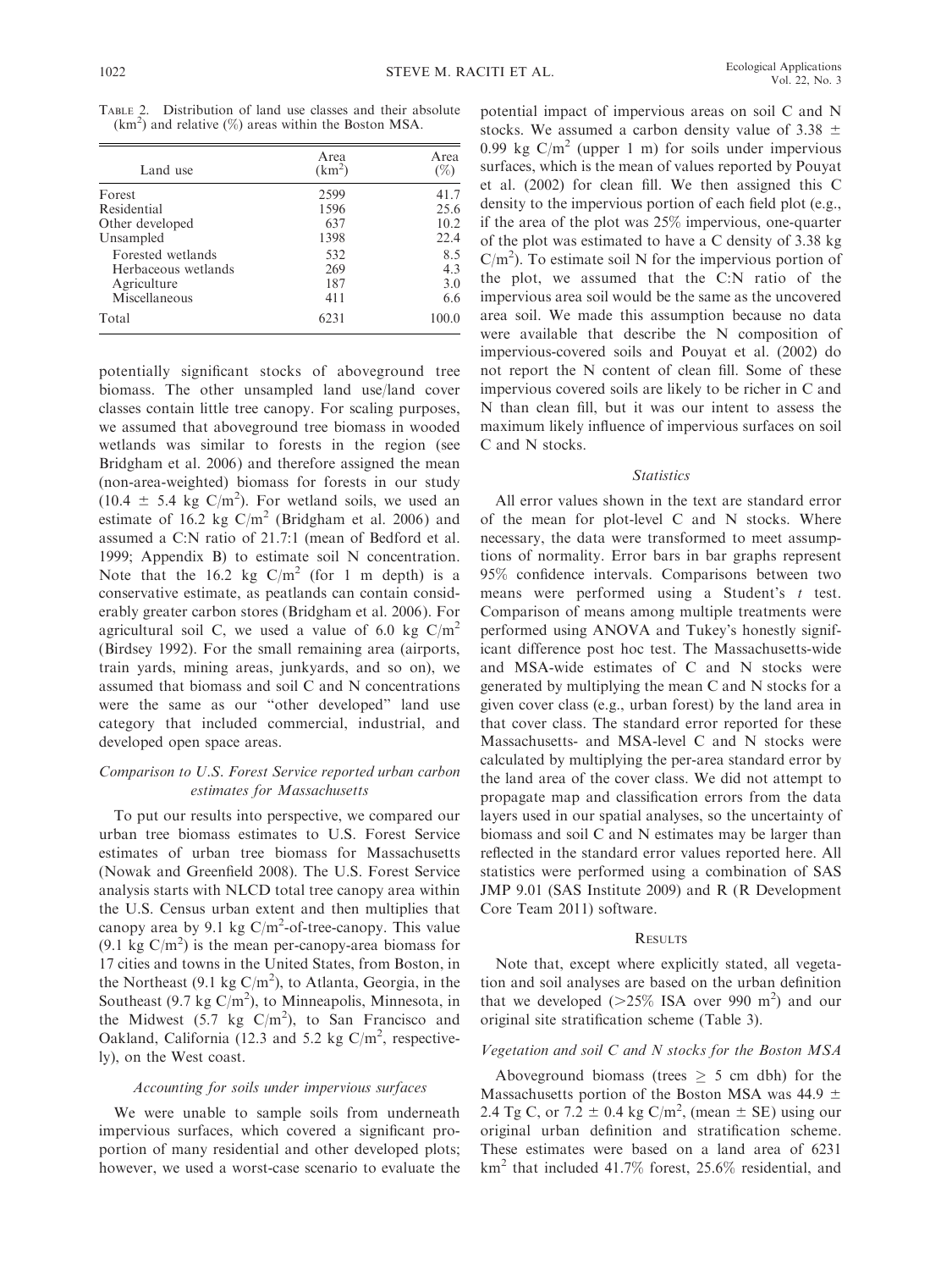| Measurement and scale<br>(grid size)                                                                                                                                                                                        | Urban                                                                                                                                                         | Nonurban                                                                                                                                                          | Total<br>(includes unsampled)                                                                                                                                  |
|-----------------------------------------------------------------------------------------------------------------------------------------------------------------------------------------------------------------------------|---------------------------------------------------------------------------------------------------------------------------------------------------------------|-------------------------------------------------------------------------------------------------------------------------------------------------------------------|----------------------------------------------------------------------------------------------------------------------------------------------------------------|
| Biomass C $(kg/m2)$                                                                                                                                                                                                         |                                                                                                                                                               |                                                                                                                                                                   |                                                                                                                                                                |
| $990 \text{ m}$<br>990 m, ISA-adjusted<br>$270 \text{ m}$<br>90 m<br>U.S. Census<br><b>GRUMP</b>                                                                                                                            | 3.9(0.4)<br>3.9(0.4)<br>3.7(0.7)<br>3.5(0.7)<br>6.6(0.8)<br>6.6(0.8)                                                                                          | 9.3(0.5)<br>9.3(0.5)<br>8.2(0.7)<br>9.7(1.0)<br>8.8(1.2)<br>9.2(1.7)                                                                                              | 7.2(0.4)<br>7.2(0.4)<br>6.4(0.5)<br>7.1(0.7)<br>6.4(0.7)<br>6.4(0.7)                                                                                           |
| Soil C $(kg/m2)$                                                                                                                                                                                                            |                                                                                                                                                               |                                                                                                                                                                   |                                                                                                                                                                |
| 990 m<br>990 m, ISA-adjusted<br>$270 \text{ m}$<br>90 <sub>m</sub><br>U.S. Census<br><b>GRUMP</b><br>Soil N $(kg/m^2)$<br>990 m<br>990 m, ISA-adjusted<br>$270 \text{ m}$<br>90 <sub>m</sub><br>U.S. Census<br><b>GRUMP</b> | 13.0(0.7)<br>8.3(0.6)<br>12.5(1.1)<br>12.5(1.1)<br>13.3(0.9)<br>13.2(0.8)<br>0.79(0.07)<br>0.50(0.05)<br>0.76(0.05)<br>0.77(0.05)<br>0.77(0.04)<br>0.76(0.04) | 12.9(0.3)<br>11.5(0.3)<br>13.3(1.6)<br>14.6 $(1.1)$<br>13.4(1.8)<br>12.3(2.6)<br>0.68(0.06)<br>0.61(0.05)<br>0.66(0.07)<br>0.77(0.06)<br>0.67(0.07)<br>0.72(0.09) | 13.6(0.3)<br>11.9(0.3)<br>13.7(1.2)<br>14.4(0.9)<br>13.9(0.8)<br>13.6(0.8)<br>0.76(0.05)<br>0.67(0.04)<br>0.74(0.05)<br>0.81(0.04)<br>0.80(0.04)<br>0.79(0.04) |
| Area $(km2)$                                                                                                                                                                                                                |                                                                                                                                                               |                                                                                                                                                                   |                                                                                                                                                                |
| 990 m<br>990 m, ISA-adjusted<br>$270 \text{ m}$<br>90 <sub>m</sub><br>U.S. Census<br><b>GRUMP</b>                                                                                                                           | 1103<br>1103<br>1246<br>1418<br>4020<br>4132                                                                                                                  | 3729<br>3729<br>3586<br>3414<br>812<br>701                                                                                                                        | 6231<br>6231<br>6231<br>6231<br>6231<br>6231                                                                                                                   |

TABLE 3. Aboveground biomass and soil C and N stocks (means with SE in parentheses) for the Boston MSA using several urban definitions and after adjusting for soils under impervious surface areas (990-m ISA-adjusted, only).

Note: Soil C and N stocks are extrapolated to a depth of 1 m (see Methods: Soils). The U.S. Census delineates urban areas using the population density of census blocks (available online, see footnote 4). The Global Rural–Urban Mapping Project (GRUMP) delineates urban areas using global nighttime lights data and urban areas from the Digital Chart of the World (available online, see footnote 11). The urban definitions developed as part of this study (990 m, 270 m, and 90 m) are based on the impervious surface area (ISA). Individual 30-m cells were defined as ''urban'' if the 990  $\times$  990, 270  $\times$  270, or 90  $\times$  90 m neighborhood around that cell had greater than 25% ISA. The 990-m ISA-adjusted urban definition is the same as the 990-m definition, but soil carbon (C) and nitrogen (N) stocks were adjusted to reflect the C and N losses that are likely to have occurred beneath impervious surfaces (see *Methods: Accounting for soils under impervious surface*).

10.2% other developed areas (Table 2). Forests held the largest proportion of aboveground biomass (11.6  $\pm$  0.5 kg C/m<sup>2</sup>), but trees in residential (4.6  $\pm$  0.5 kg C/m<sup>2</sup>) and other developed areas (2.0  $\pm$  0.4 kg C/m<sup>2</sup>) still contained significant C stocks. Forested wetlands covered 8.5% of the land area of the MSA and contained an estimated 6.2 Tg C. Overall, developed areas contained 18.5% of the total aboveground C stocks in the MSA and covered 35.8% of the land area.

Urban areas showed consistently lower aboveground biomass than nonurban areas of the same land use, though these differences were only statistically significant for the other developed land use category ( $P = 0.01$ ; Fig. 3a). Urban forest, residential, and other developed land uses contained 10.3  $\pm$  0.6, 3.4  $\pm$  0.4, and 1.3  $\pm$  0.3 kg C/m<sup>2</sup>, respectively, compared to 11.7  $\pm$  0.5, 5.2  $\pm$ 0.6, and 2.8  $\pm$  0.5 kg C/m<sup>2</sup>, for nonurban areas of the same land use type, respectively (Table 4).

Coarse woody debris (standing or fallen dead trees) contributed an estimated 2.0  $\pm$  0.8 Tg C or 0.42  $\pm$  0.15 kg  $C/m^2$  to C stocks in the Boston MSA. Most of the CWD was concentrated in nonurban forests (0.78  $\pm$ 0.27 kg C/m<sup>2</sup>). Urban forests (0.46  $\pm$  0.17 kg C/m<sup>2</sup>), urban residential (0.04  $\pm$  0.06 kg C/m<sup>2</sup>), nonurban residential  $(0.03 \pm 0.03 \text{ kg/m}^2)$ , and urban and nonurban other land uses  $(0.0002 \pm 0.0002 \text{ kg C/m}^2)$ contained negligible CWD stocks.

Soil C stocks (extrapolated to 1 m depth) for the Massachusetts portion of the Boston MSA were 84.5  $\pm$ 2.1 Tg C using our original stratification scheme (Tables 1 and 3), which equates to an area-weighted mean of  $13.6 \pm 0.3$  kg C/m<sup>2</sup> (Table 4). Forest soils held 40.9% of total soil C, followed by residential soils with 25.0%, and other developed areas with 8.2%. The remaining 25.9% of soil C was held in unsampled land use classes.

Soil N stocks (extrapolated to 1 m depth) for the Boston MSA were  $4.7 \pm 0.3$  Tg C using our original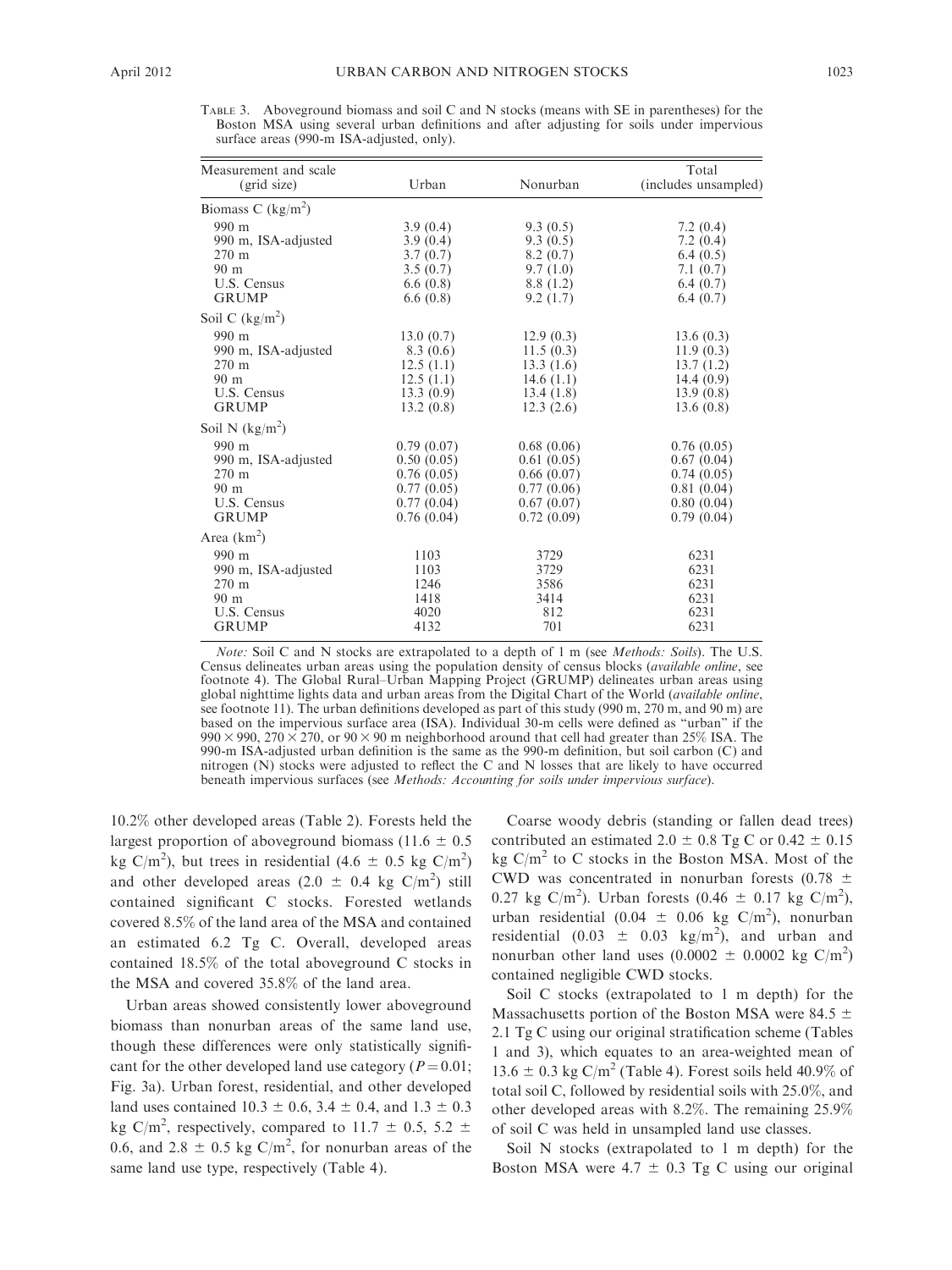

FIG. 3. (a) Mean aboveground biomass (AGB), (b) coarse woody debris (CWD), (c) soil bulk density (BD), (d) soil carbon to nitrogen ratio, and (e) soil nitrogen and (f) carbon concentrations for 10 cm deep soil cores from urban and nonurban areas (using our 990-m definition) across three land use types. Error bars are 95% confidence intervals.

stratification scheme (Table 1). Forest soils contained 35.7%, residential soils 27.2%, and other developed soils 9.3% of the total. We calculated that unsampled land use classes held 27.8% of total soil N.

# Soil C, N, and bulk density  $(0-10 \text{ cm})$

We found that the greatest concentrations of soil C (0–10 cm, original 990-m urban definition) were held in forest (4.2  $\pm$  0.2 and 4.0  $\pm$  0.1 kg C/m<sup>2</sup> for urban and

by land use and urban class (using our 990-m urban definition) for the Massachusetts portion of the Boston MSA. Land use Area<br>(km<sup>2</sup>) AGB<br>(kg  $C/m^2$ ) Soil C<br>(kg  $C/m^2$ ) Soil N  $(kg N/m<sup>2</sup>)$ )

TABLE 4. Aboveground biomass (AGB) and soil C and N stocks (means with SE in parentheses)

| Land use                | Km <sup>-</sup> ) | $\left(\text{kg U/m}\right)$ | $\text{Kg C/m}$ ) | $\left(\text{kg} \space \text{N} \text{/m} \right)$ |
|-------------------------|-------------------|------------------------------|-------------------|-----------------------------------------------------|
| Urban, high population  |                   |                              |                   |                                                     |
| Forest                  | 11                | 9.2(0.5)                     | 4.4(0.2)          | 0.24(0.02)                                          |
| Residential             | 198               | 1.9(0.4)                     | 4.3(0.2)          | 0.23(0.01)                                          |
| Other developed         | 88                | 0.6(0.2)                     | 4.0(0.2)          | 0.26(0.02)                                          |
| Urban, lower population |                   |                              |                   |                                                     |
| Forest                  | 172               | 10.4(0.6)                    | 4.2(0.2)          | 0.23(0.02)                                          |
| Residential             | 365               | 4.2(0.4)                     | 3.9(0.2)          | 0.25(0.01)                                          |
| Other developed         | 270               | 1.5(0.3)                     | 3.4(0.3)          | 0.22(0.02)                                          |
| Nonurban                |                   |                              |                   |                                                     |
| Forest                  | 2416              | 11.7(0.5)                    | 4.0(0.1)          | 0.19(0.02)                                          |
| Residential             | 1033              | 5.2(0.6)                     | 3.9(0.1)          | 0.24(0.02)                                          |
| Other developed         | 280               | 2.8(0.5)                     | 2.8(0.2)          | 0.18(0.01)                                          |
|                         |                   |                              |                   |                                                     |

Note: Soil C and N stocks are measured values for 0–10 cm depth.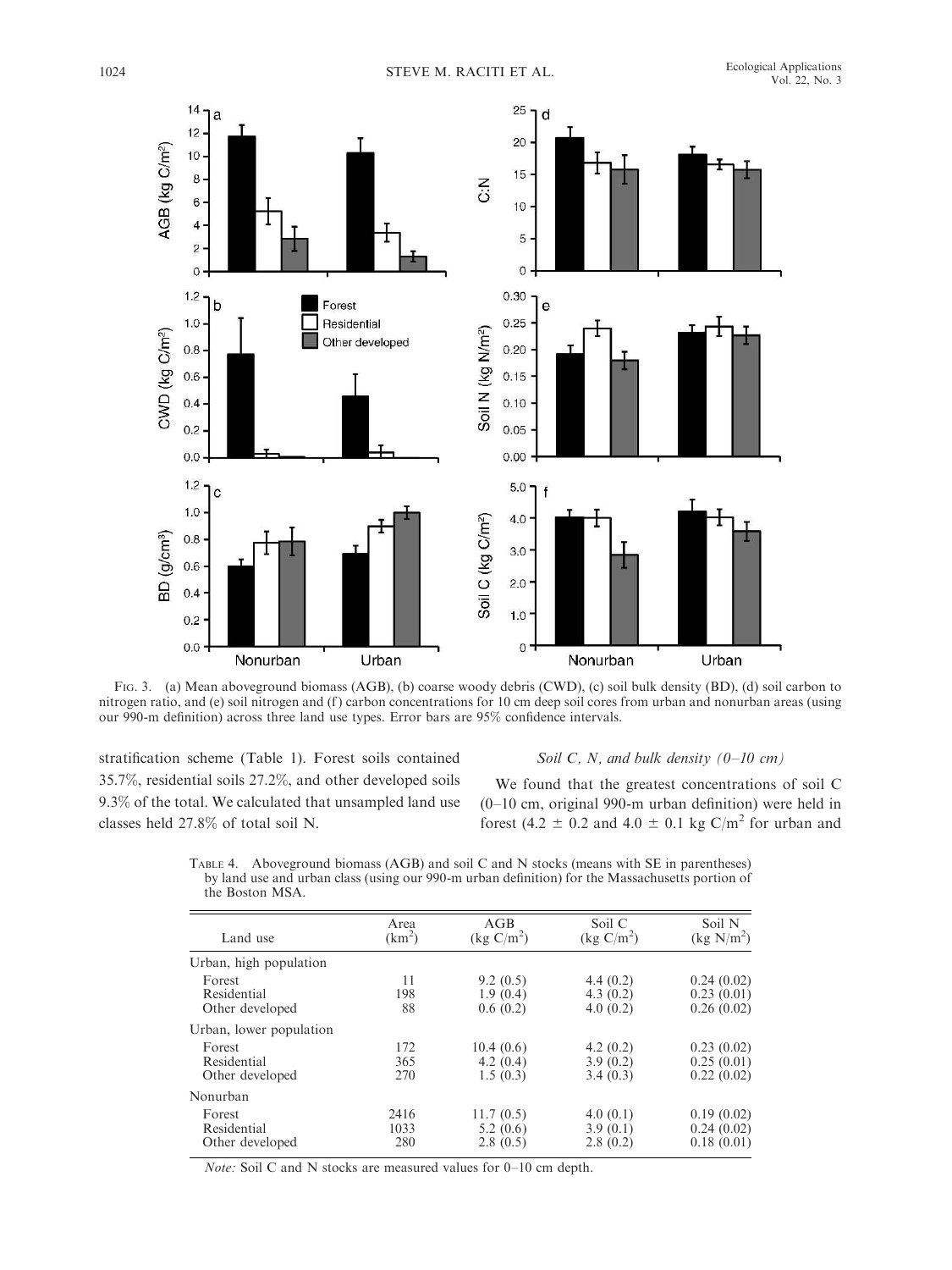nonurban, respectively), followed by residential (4.0  $\pm$ 0.2 and 4.0  $\pm$  0.1 kg C/m<sup>2</sup>), and then other developed soils  $(3.6 \pm 0.2 \text{ and } 2.8 \pm 0.2 \text{ kg C/m}^2; \text{Fig. 3f})$ . While the pattern of decreasing soil C from forest to residential to other developed land uses was consistent for urban and nonurban areas, the differences were not statistically significant. The exception was for other developed land uses, where soil C concentrations  $(3.6 \pm 0.3 \text{ and } 2.8)$  $\pm$  0.2 kg C/m<sup>2</sup>, urban and nonurban, respectively) were significantly lower than residential (4.0  $\pm$  0.2 and 3.9  $\pm$ 0.1 kg C/m<sup>2</sup>;  $P = 0.3$  and  $P = 0.4$ , respectively) and forest  $(4.2 \pm 0.2 \text{ and } 4.0 \pm 0.1 \text{ kg C/m}^2; P = 0.3 \text{ and } P < 0.1,$ respectively) land uses within a given urban class. In the other developed land use class, soil C concentrations were higher in urban than nonurban areas ( $P = 0.03$ ).

Soil N concentrations (0–10 cm, original 990-m urban definition) in forested and other developed land uses  $(0.23 \pm 0.01$  and  $(0.23 \pm 0.01)$ , respectively) tended to be higher in urban areas than nonurban areas of the same land use (0.19  $\pm$  0.01 and 0.18  $\pm$  0.01; P = 0.03 and P = 0.04, respectively; Fig. 3e). There was no difference in soil N between urban and nonurban residential land uses (0.24  $\pm$  0.01 kg N/m<sup>2</sup> and 0.24  $\pm$  0.01 kg N/m<sup>2</sup>, respectively,  $P = 0.39$ .

Soil C and N concentrations (0–10 cm, original 990-m urban definition) were correlated for all land use classes  $(r^2 = 0.37, P < 0.001)$  and within each land use class (P)  $< 0.01$  for all). The ratio of C to N concentration (C:N) was similar for urban and nonurban residential and other urban land uses (between 15.8  $\pm$  0.7 and 16.8  $\pm$ 0.9). Forests tended to have higher C:N (18.1  $\pm$  0.6 and  $20.7 \pm 0.9$  for urban and nonurban, respectively) than other land uses, but this difference was only statistically significant for nonurban forests ( $P < 0.05$  for all comparisons; Fig. 3d).

Soil bulk density (0–10 cm, original 990-m urban definition) was higher in residential (0.90  $\pm$  0.05 and  $0.78 \pm 0.09$  g/cm<sup>3</sup> for urban and nonurban, respectively) and other developed land uses (1.00  $\pm$  0.05 and 0.79  $\pm$ 0.13 g/cm<sup>3</sup>) than in forests (0.69  $\pm$  0.06 and 0.60  $\pm$  0.05  $g/cm^3$ ;  $P < 0.05$  for all; Fig. 3c). Within land use classes, bulk density was significantly higher in urban than nonurban areas for residential and other developed ( $P =$ 0.03 and  $P = 0.04$ , respectively) and nearly significantly higher for forest land use  $(P = 0.051)$ .

# Accounting for impervious surface area in soil C and N estimates

To estimate the maximum potential impact of covered soils on C and N stocks, we assigned the impervious portion of each field plot a C and N density equivalent to clean fill soils (Pouyat et al. 2002). ISA in urban forest  $(6.4\%)$ , residential  $(40.6\%)$ , and other developed  $(58.1\%)$ field plots was greater than in nonurban counterparts (4.0%, 31.3%, 28.9%, respectively). After accounting for impervious areas, total C stocks decreased by 36% in urban areas (from 13.0  $\pm$  0.7 to 8.3  $\pm$  0.6 kg C/m<sup>2</sup>), 11% in nonurban areas (from 12.9  $\pm$  0.3 to 11.5  $\pm$  0.3 kg C/

m<sup>2</sup>), and 12% across the MSA (from 13.6  $\pm$  0.3 to 11.9  $\pm$  0.3 kg C/m<sup>2</sup>; Table 3).

# Trends with distance, impervious surface area, and population

Along the northern transect of our study, we observed a steep drop in ISA around our field plots  $(990 \times 990 \text{ m})$ neighborhood) when crossing from within the I-95 corridor outward from Boston (Fig. 2). The northern transect starts in downtown Boston, travels through high population density suburbs, and then through less dense suburban and rural areas outside of I-95 (Fig. 1). The southern transect exhibits a more complex pattern of development as it travels alongside two major highways (Interstate 90 and Route 9) and passes through two secondary urban centers (Framingham and Worcester, Massachusetts). Along this southern transect, ISA decreases just outside the I-95 corridor, increases as it passes through Framingham, decreases between Framingham and Worcester, than increases once again as it approaches the city of Worcester (Fig. 2, inset). Neighborhood-level ISA (990  $\times$  990 m around each plot) was strongly and positively correlated with neighborhood population density (Fig. 4a). Population density appears to rise exponentially with ISA for both the northern and southern transects in our study area  $(r^2)$  $= 0.84, r^2 = 0.69$ , respectively).

Despite the strong relationship between distance and ISA, among field plots, we did not observe any relationship between distance from the city center and measures of aboveground biomass, soil C, and soil N. This was true when the data were aggregated (i.e., all land uses) and when the data were analyzed by individual land use (forest, residential, and other developed).

We extrapolated our plot-level observations to the neighborhood scale (990  $\times$  990 m), by multiplying each urban-by-cover class (see Table 4 for means and SE) by its mean C or N stock, and found a strong relationship  $(r^2 = 0.64, P < 0.001)$  between aboveground biomass and distance along the northern transect (Fig. 5a). For the southern transect, where the intensity of development is higher and varies nonlinearly with distance from Boston, this relationship was weaker, but still significant  $(r^2 = 0.40, P < 0.01$ ; Fig. 5b). Neighborhood-scale relationships between distance and soil N concentrations were strong for the northern and southern transects, with soil N concentrations decreasing with distance from the downtown Boston  $(r^2 = 0.62$  and  $r^2 = 0.41$ , respectively; Fig. 5c). Neighborhood scale soil C concentrations showed weak, but still statistically significant relationships with distance along the northern and southern transects ( $r^2 = 0.20$ ,  $P < 0.001$  and  $r^2 =$ 0.16,  $P < 0.01$ , respectively).

Neighborhood level (990  $\times$  990 m) ISA was strongly and negatively correlated with neighborhood level biomass for the northern and southern transects ( $r^2$  = 0.81,  $P \le 0.001$ ; Fig. 4b). Neighborhood level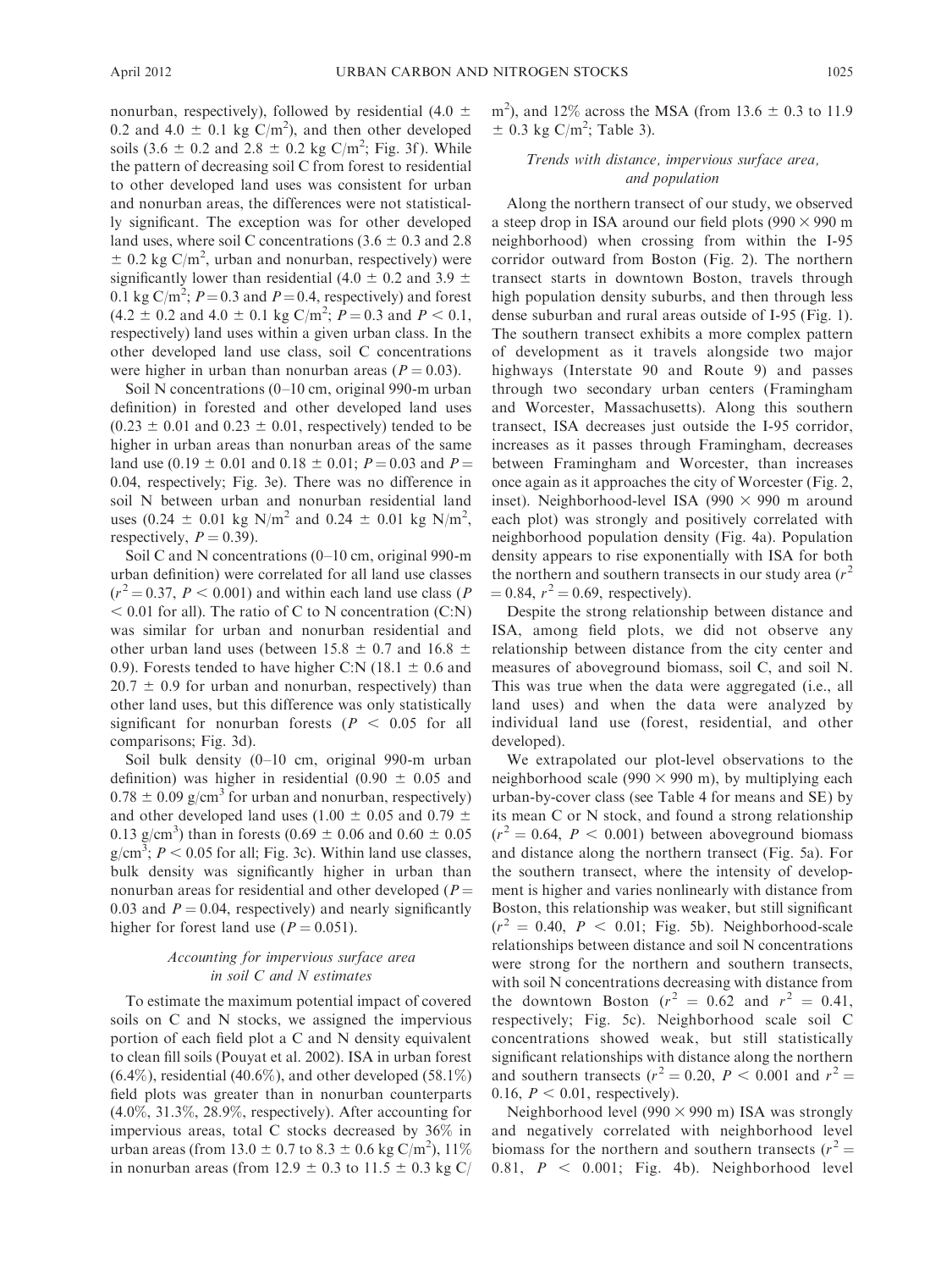

FIG. 4. (a) Population density vs. impervious surface area (ISA), (b) aboveground biomass (AGB) as a function of ISA, and (c) AGB as a function of population density. All data are at the neighborhood level (990  $\times$  990 m around each plot). The northern (main graphs) and southern (inset graphs) transects are shown, with the same axes.

population density was also a strong predictor of neighborhood level biomass ( $r^2 = 0.68$ ,  $P < 0.001$ ; Fig. 4c). While ISA and population density are strongly correlated for the northern and southern transects (Fig. 4a), ISA appears to be a better predictor of neighborhood level aboveground biomass ( $r^2 = 0.90$  vs. 0.55, respectively), soil C ( $r^2$  = 0.36 vs. 0.21), and soil N ( $r^2$  = 0.71 vs. 0.48).

# Comparison to U.S. Forest Service estimates of urban biomass

For comparison with U.S. Forest Service reported estimates of urban tree biomass (Nowak and Greenfield 2008), we extrapolated our aboveground biomass estimates to the areas that the U.S. Census defines as urban within the state of Massachusetts. This resulted in an urban tree biomass estimate of  $42.8 \pm 6.8$  Tg C (6.9)  $\pm$  0.9 kg C/m<sup>2</sup>), which is much higher than the U.S.



FIG. 5. (a) Aboveground biomass (AGB), (b) soil carbon, and (c) soil nitrogen extrapolated to the neighborhood scale  $(990 \times 990 \text{ m})$  as a function of distance from downtown Boston. Extrapolations were performed by applying mean measured values to each of nine urban  $\times$  land use classes (Table 4). Soil data are to 10 cm depth. The northern (main graphs) and southern (inset graphs) transects are shown, with the same axes.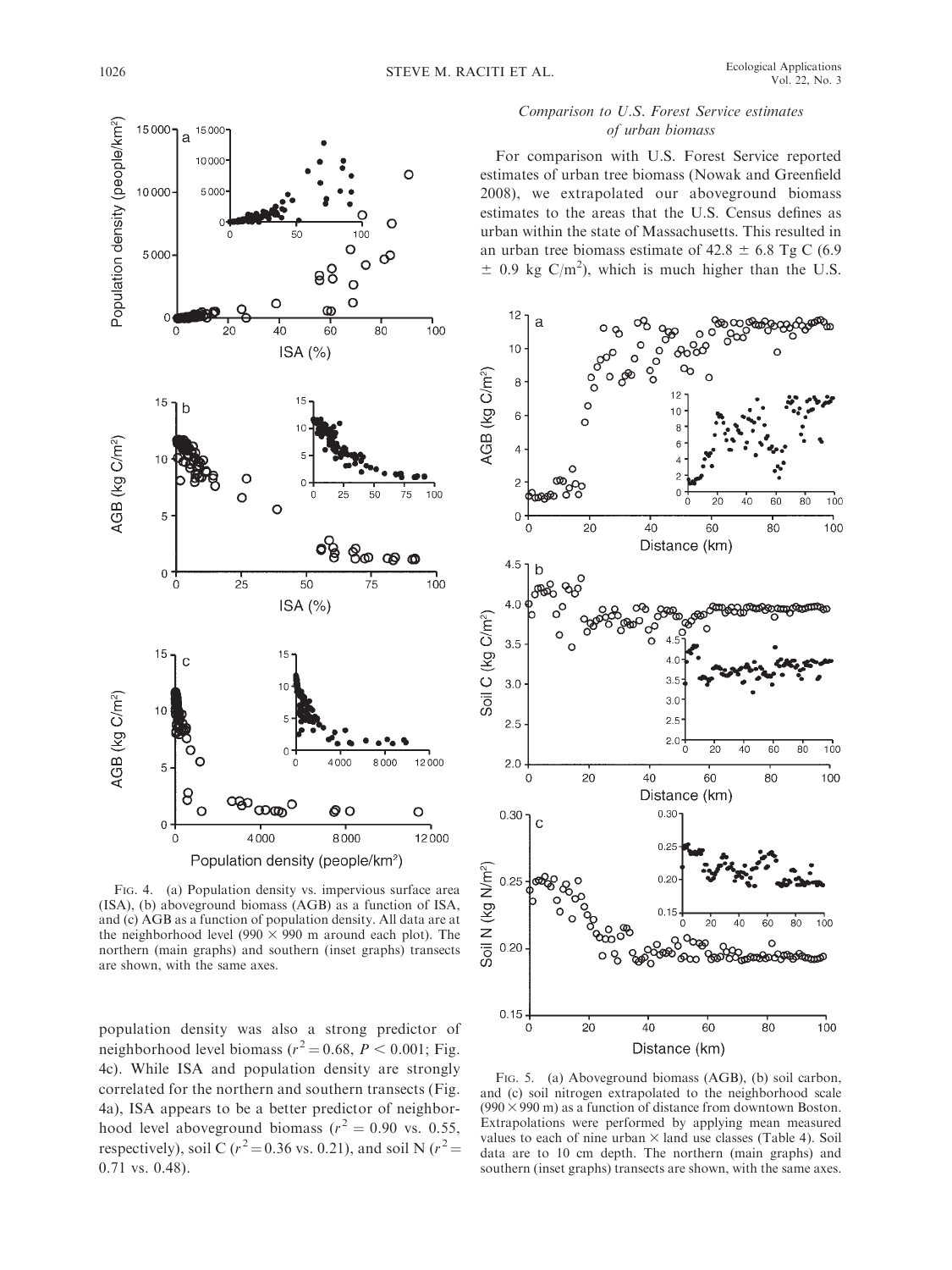Forest Service estimate of 28.7 Tg C  $(4.0 \text{ kg C/m}^2)$  for the same area. The U.S. Forest Service applied a constant biomass of 9.1 kg  $C/m^2$ -of-tree-canopy to land that the NLCD predicts as having tree canopy within the census-defined urban area. The large difference between our estimate and the U.S. Forest Service estimate may be caused by (1) systematic underestimation of tree canopy by the NLCD (Greenfield et al. 2009, Nowak and Greenfield 2010, Smith et al. 2010), and (2) application of biomass values derived from major cities to the census-defined urban area, which is more sparsely populated (on average) and contains large areas of forest (42% of the census-defined urban area). To test this hypothesis, we adjusted the NLCD canopy area based on a recent sensitivity analysis by the same authors (Nowak and Greenfield 2010). Their analysis demonstrated that the NLCD underestimated canopy by 3.4% for forested areas, 31.5% for developed areas, 98.2% for agricultural areas, and 57.7% for other land uses within the NLCD mapping zone that covers Massachusetts (zone 65). The application of Nowak and Greenfield's (2010) adjustments resulted in a canopy area estimate of  $4017 \text{ km}^2$  compared to 3149 km<sup>2</sup> prior to the adjustments. We multiplied the adjusted canopy area by 10.6  $\pm$  1.2 kg C/m<sup>2</sup>-of-tree-canopy, which was the mean biomass per area of tree canopy for the census-defined urban area (as we found). This resulted in an adjusted urban biomass estimate of  $42.6 \pm 4.7$  Tg C, which is similar to our original land use-based estimate of 42.8  $\pm$ 6.8 Tg C. Note that the U.S. Forest Service biomass estimates are based on trees with  $>15$  cm dbh compared  $to$   $>$ 5 cm dbh for the current study. This methodological difference does not substantially alter the outcomes presented here, as trees in the 5–15 cm size class contained just  $3.4\% \pm 0.4\%$  of the biomass in our field plots.

# Reinterpretation of results using different urban definitions and scales

We used five different estimates of urban land cover (U.S. Census Bureau, GRUMP, and our own definition at three spatial scales) to calculate urban aboveground biomass and soil C and N stocks for the Boston MSA (Table 3). The definitions that we developed  $(>25\%$  ISA over three different neighborhood sizes) were based on a steep decline in ISA when traveling from the urban core of the Boston MSA to just outside the I-95 corridor (see Urban-to-rural transects and site stratification under the Methods section). The ISA-based definition resulted in urban extents that covered 22.8%, 25.8%, or 29.3% of the sampled land area (Table 2) in the Boston MSA (990-, 270-, and 90-m neighborhood sizes, respectively). By contrast, the U.S. Census and GRUMP urban extents covered 83.2% and 85.5% of the sampled land area within the MSA, respectively (Fig. 1b, c). The land use incorporated by these urban definitions also varied greatly. While the ISA-based urban extents contained 5.8% to 6.8% forest land use by area, the Census and GRUMP urban extents contained 39.7% and 42.6% forest land area, respectively.

When we extrapolated plot-level data to the Boston MSA using the five different urban extents we found that urban tree biomass varied with the definition of urban. Total urban tree biomass for the MSA was estimated at 4.2  $\pm$  0.4, 4.6  $\pm$  0.9, and 4.9  $\pm$  1.0 Tg C using our ISA-based definitions of urban (990, 270, and 90 m, respectively). By contrast, the U.S. Census and GRUMP urban definitions resulted in urban biomass estimates of 26.5  $\pm$  3.3 and 27.3  $\pm$  3.2 Tg C, respectively. Collectively, the estimated urban biomass ranged from  $3.5 \pm 0.7$  kg C/m<sup>2</sup> (using our 90-m definition) to 6.6  $\pm$  0.8 kg C/m<sup>2</sup> (GRUMP definition; Table 3).

Urban soil C and N stocks varied little with urban definition on a per-unit-area basis (12.5  $\pm$  1.1 to 13.0  $\pm$ 0.7 kg C/m<sup>2</sup> and 0.76  $\pm$  0.05 to 0.79  $\pm$  0.07 kg N/m<sup>2</sup>; extrapolated to 1 m depth; Table 3), but the land area categorized as urban varied dramatically, leading to large differences in urban soil C and N stocks among the urban definitions. The ISA-based urban definitions resulted in total urban soil C stocks of  $14.4 \pm 0.8$ ,  $15.5 \pm 1.4$ , and  $17.8 \pm 1.6$  Tg C (990, 270, and 90 m; Table 3).

Total C and N stocks for the entire study region (urban and nonurban, with soils extrapolated to 1 m depth) did not differ greatly as a result of the urban definition used to scale the data. Estimates of aboveground biomass ranged from 39.8  $\pm$  4.4 Tg C to 44.8  $\pm$ 2.4 Tg C (GRUMP and our 990-m definition, respectively) depending on which urban definition was used to scale the data. Soil C ranged from 84.9  $\pm$  5.2 to 89.5  $\pm$ 5.3 Tg C (GRUMP and our 90-m definition, respectively). Finally, soil N ranged from  $4.6 \pm 0.3$  to  $5.0 \pm 0.3$  Tg N for the MSA (our 270-m and 90-m definition, respectively), depending on the urban definition.

For the ISA-based urban definitions, decreasing the neighborhood size from 990 m to 270 m, and then to 90 m, resulted in a larger urban footprint. The two smaller neighborhood sizes caused an abundance of isolated, small-scale impervious features (buildings, parking lots, highways) to be classified as urban features (Fig. 6a). At the 990-m neighborhood scale, fewer isolated areas were included in the urban extent, resulting in relatively cohesive clusters of urban land cover around town and city centers (Fig. 6b). Unlike the Census and GRUMP urban definitions, the 990-m neighborhood scale was fine enough to exclude large tracts of forest land from the urban extent (c.f. land use in Fig. 1a and the urban extent in Fig. 1b, c).

#### **DISCUSSION**

#### Is urban vegetation important to regional C balance?

We found that, depending on the definition used, urban areas in the Boston MSA can contain large stocks of aboveground biomass, which have the potential to alter the C balance of the region due to trajectories of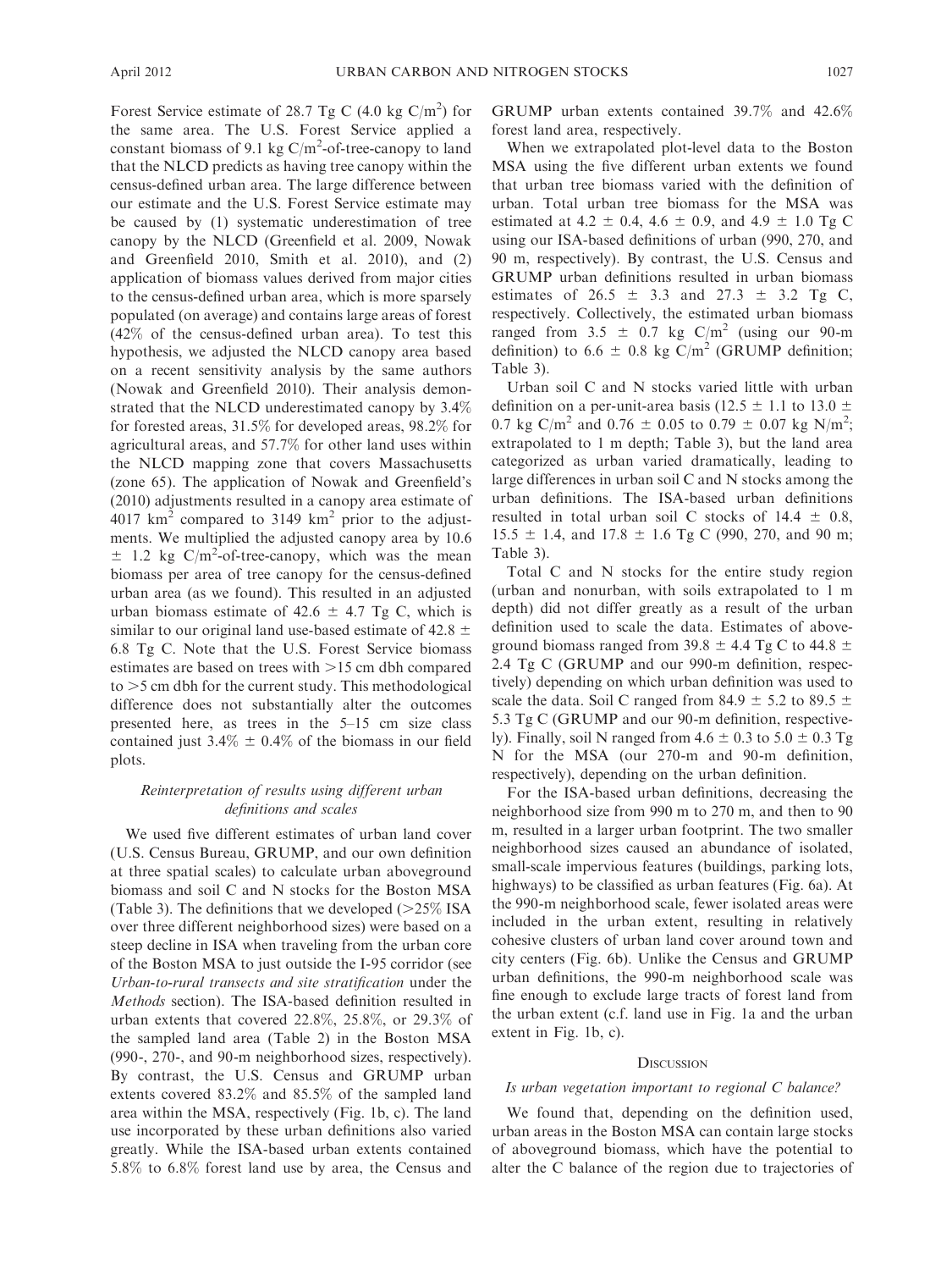

FIG. 6. Distribution of urban areas based on a definition of  $>25\%$  impervious surface area (ISA) over (top)  $90 \times 90$  m and (bottom) 990  $\times$  990 m neighborhood sizes.

forest loss to development and other threats. While some studies have concluded that the influence of urban vegetation on regional C balance is negligible (see review by Pataki et al. 2011), these studies used different urban definitions and only considered the direct C sequestration (rather than potential losses) of vegetation. These results highlight why the field of urban ecology requires more explicitly stated definitions of what constitutes an urban ecosystem and also why factors beyond active C sequestration must be considered when evaluating the relative importance of urban vegetation. We found that, on a per-area basis, residential land use contains large stocks of aboveground tree biomass (39% as much as forests in the Boston MSA). Commercial, industrial, and developed open spaces (''other developed'') contained smaller, but still considerable biomass stocks (17% as much as forests). However, the extent to which ''urban'' areas contribute to total biomass is a more complex question that varies strongly based on the definition used by the investigators.

The urban definition that we developed (990 m; Table 1) sets a relatively high threshold  $(>25\%$  ISA over 1 km<sup>2</sup>) that is based on the physical patterns of land cover found within the Boston area (Fig. 2). Using this definition we might conclude that 4.2 Tg C, or 9.5% of aboveground biomass within the Boston MSA, is contained in urban areas. However, if the U.S. Census definition of urban is used, we might conclude that 26.5 Tg C, or fully 68.4% of the MSA's woody biomass, is contained within urban areas. Changes to this large C stock could result in significant carbon emissions with future land use change and urban development (Hutyra et al. 2011b); Gurney et al. (2009) estimated fossil fuel emissions for the Massachusetts portion of the MSA to be 12.6 Tg C/yr. The aforementioned review by Pataki et al. (2011) used two case studies to show that direct C sequestration by urban vegetation is negligible when compared to emissions. One case study focused on tree planting in developed areas, while the other focused specifically on vegetation productivity within the census-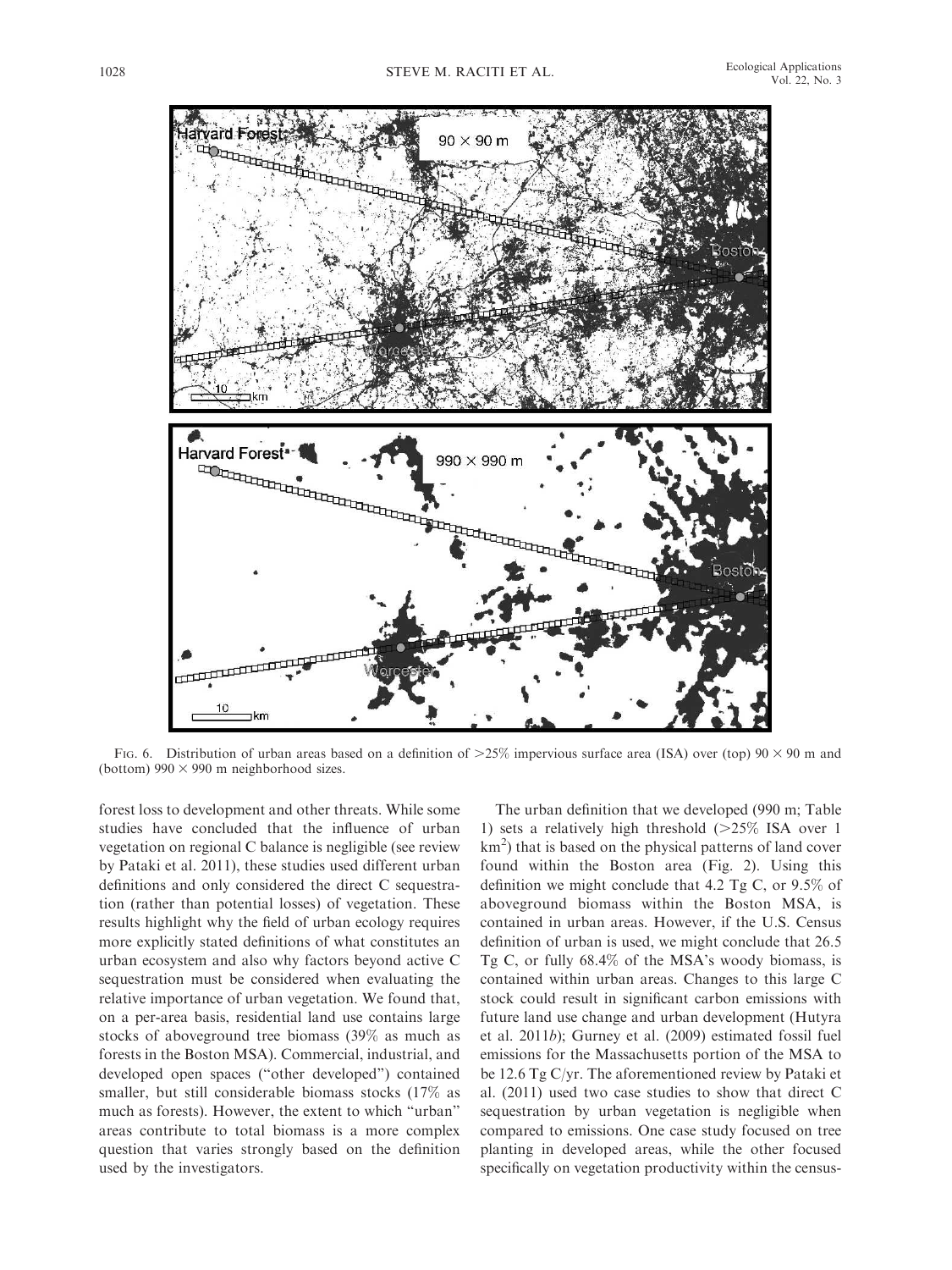

PLATE 1. (A) A view of downtown Boston from a Boston University rooftop. We measured (B) tree species composition and diameter at breast height, (C) coarse woody debris, and (D) soil carbon and nitrogen concentrations at 139 research plots across direct (distance-based) and indirect (distance-independent) urban-to-rural gradients. Photo credits: (A, B) S. M. Raciti, (C) P. Rao, and (D) L. R. Hutyra.

defined urban area of Los Angeles County, California, USA, which is densely populated and does not support much naturally occurring, closed-canopy forest vegetation due to the semiarid climate. We agree that direct C sequestration from urban vegetation cannot offset the majority of emissions from urban areas; however, our results suggest that, depending on the location and the urban definition used by the investigator, vegetation may significantly influence the C balance of urban areas in other ways.

With respect to C emissions, the large biomass stocks of the Boston MSA represent a double-edged sword; depending on trajectories of forest growth and patterns of development in the region, they may become C sources or sinks. For the first time in the past 200 years, new development may be outpacing forest recovery in New England, leading to net loss of forest cover (Foster et al. 2010). As development expands, particularly in heavily wooded suburban and rural areas, some of the region's carbon stocks (and active C sinks) will become sources of C emissions (Stein et al. 2005). The loss of forests to development (Hutyra et al. 2011b) is compounded by other threats, including outbreaks of native and invasive pests and pathogens (Lovett and Mitchell 2004), changes in climate, and associated shifts in the frequency of fires, storms, droughts, and other disturbances (IPCC 2007). The question of how long the region's maturing forests will continue to serve as sinks for atmospheric  $CO<sub>2</sub>$  is another source of uncertainty that complicates predictions of future forest C storage in the region. There is evidence that net C storage in some forests has plateaued (Fahey et al. 2005), while others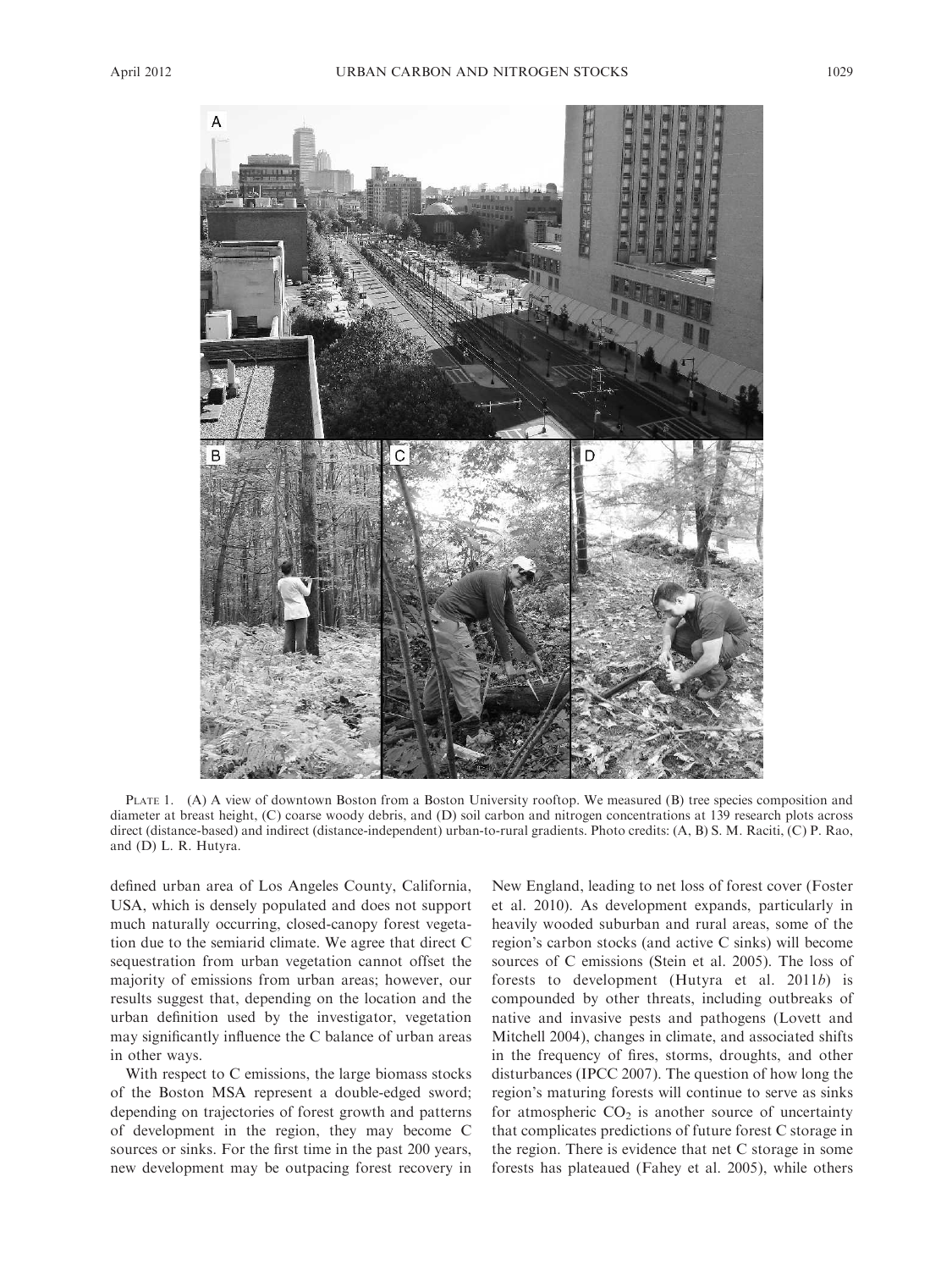continue to be a strong sinks (Urbanski et al. 2007). Regardless of what the future holds, forests in the Boston MSA are likely to play an important role in regional carbon balance.

Similarly, urban forest biomass may be underestimated at regional scales due to inconsistent definitions of urban land use and the coarse-resolution (relative to urban features) of the remotely sensed data that is typically used for regional-scale biomass assessments. For instance, urban forest biomass in the state of Massachusetts (42.8  $\pm$  6.8 Tg C by our estimates, using the census-defined urban area) may be 50% higher than reported elsewhere (28.7 Tg C; Nowak and Greenfield 2008). Urban areas are characterized by fine-scale spatial heterogeneity, with major changes in land cover occurring over short distances (Cadenasso et al. 2007, McDonnell and Hahs 2008, Pickett et al. 2011). When the features of interest (e.g., urban trees) are smaller than can be resolved by the resolution of the sensor used to measure them, those features may be underestimated (Woodcock and Strahler 1987). This is particularly problematic in cases where the 30-m resolution NLCD canopy cover data set has been applied to highly developed areas. While this data set is reasonably accurate in estimating canopy in rural, forested areas, it severely underestimates canopy in developed land uses (Greenfield et al. 2009, Nowak and Greenfield 2010, Smith et al. 2010). Inconsistent definitions of urban land use can also contribute to underestimation or overestimation of urban tree canopy. For instance, the urban forest biomass estimate reported by the U.S. Forest Service (Nowak and Greenfield 2008) uses field measurements from major cities around the United States. This is not, of itself, problematic, but these biomass estimates were then applied to U.S. Census-defined urban areas, which extend far beyond city limits. In the case of Massachusetts, the U.S. Census urban extent includes areas that would be considered suburban, or even rural in other contexts, and encompasses large tracts of forested land use (42% of the total area). The biomass estimates in this study were obtained using a stratified random sampling design that stretched across a wide gradient of development intensities (Fig. 1b), and should therefore be more representative of the census urban extent than the data used by Nowak and Greenfield (2008).

# Does urbanization lead to enhanced C and N sequestration in soils?

Soil C and N concentrations tended to be higher in urban areas compared to nonurban areas (though these differences were not always statistically significant), particularly for areas of the same land use type (Fig. 3f ), which is consistent with findings from other metropolitan areas. In the Baltimore, Maryland, region, Pouyat et al. (2002, 2009) found that soil C concentrations were higher in urban forest and residential areas than rural forests. Golubiewski (2006) found similar trends in the Denver–Boulder, Colorado, region, where urban green spaces had greater concentrations of soil C and N than native grasslands. Among developed land uses, residential areas have shown evidence of greater soil C concentrations than other developed land uses (as we found; Pouyat et al. 2002) and sometimes even greater concentrations than forest land use (Pouyat et al. 2002, Raciti et al. 2011). We expect the main drivers of these differences (e.g., water, N inputs, vegetation shifts) and their magnitudes to vary with climate, with the largest potential differences occurring in water-limited systems that receive irrigation under developed land uses (Golubiewski 2006, Pouyat et al. 2006).

Greater N inputs to urban and residential areas may play a role in enhanced soil C and N sequestration (Qian et al. 2003, Raciti et al. 2011). Several studies have found significantly enhanced atmospheric N inputs in urban areas and near roads (Bettez 2009, Templer and McCann 2010). For managed green spaces, N fertilizer inputs are highly variable, but can be very high. A study of urban and suburban lawns in the Baltimore, Maryland, region found that lawn fertilizer inputs ranged from zero to  $>300$  kg N/ha of lawn area and that 56–68% of homeowners in the study area fertilized their lawns (Law et al. 2004).

For residential land uses in our study, soil N concentrations were high in both urban and nonurban areas, and considerably higher than other nonurban land uses (Fig. 3e), which supports the hypothesis by Pouyat et al. (2006, 2009) that management practices may trump other soil forming factors leading to homogenization of soils in residential landscapes. Lawns are a dominant vegetative cover in residential ecosystems and may contribute to enhanced soil C and N sequestration. A number of studies have shown that lawns have dynamic soil C and N fluxes with considerable potential for organic matter accumulation and N retention (Qian and Follett 2002, Golubiewski 2006, Kaye et al. 2006, Raciti et al. 2008). Studies by Golubiewski (2006) and Raciti et al. (2011) found patterns of increasing soil C stocks with development age across their respective chronosequences. These case studies, combined with the strong positive relationship we found between soil C and N concentrations in all land uses, provides support for the hypothesis that enhanced N inputs may contribute to soil C and N sequestration.

Despite evidence for the accumulation of C and N in urban and residential soils, we cannot be certain of the mechanism driving this pattern due to the complex, sometimes opposing factors controlling C and N stocks. For instance, greater soil moisture availability (due to irrigation) and temperatures in lawns (Groffman et al. 2009) can lead to increases in both plant productivity (increases soil C) and decomposition (decreases soil C). Fertilizer and atmospheric N inputs can also simultaneously increase plant productivity and microbial decomposition (Hu et al. 2000). All of these factors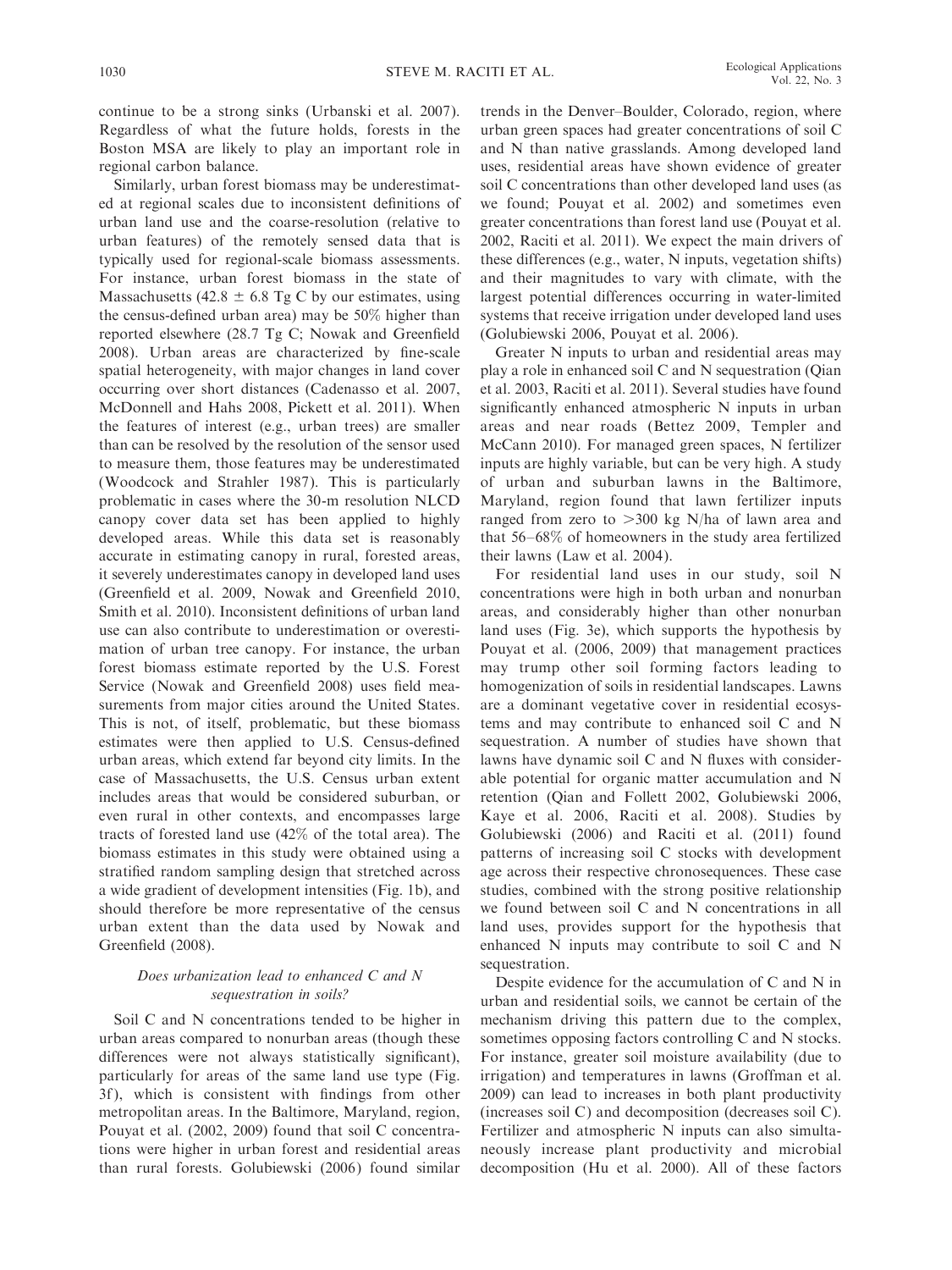can alter the balance of organic matter production and decomposition that controls soil C and N stocks (Trumbore 1997) and simple stoichiometric relationships may fail to correctly predict the resultant changes in soil carbon stocks (e.g., Craine et al. 2007). The broader evidence for C and N sequestration in urban and residential soils suggests that changes associated with urbanization tend to increase plant productivity and enhance soil C and N sequestration more strongly than they enhance decomposition; however, in this study, the evidence for N sequestration is more compelling than the evidence for C sequestration, which suggests that increased N inputs to the system may not lead to stoichiometrically equivalent increases in soil C sequestration.

C sequestration by urban soils must be considered in the context of greenhouse gas emissions associated with the management of urban green spaces. Studies of irrigated lawns in the western United States have found that lawns can be significant sources of  $N_2O$  emissions (Kaye et al. 2004, Hall et al. 2008, Townsend-Small and Czimczik 2010), but long-term measurements of  $N_2O$ fluxes in a temperate climate did not reveal significant differences in  $N_2O$  emissions from lawns and forests (Groffman et al. 2009). Groffman and Pouyat (2009) found significant differences in  $CH<sub>4</sub>$  fluxes with land use and development intensity, but these differences were not significant in the context of regional greenhouse gas emissions. Townsend-Small and Czimczik (2010) calculated a relatively complete greenhouse gas balance for ornamental lawns and found that lawns could be either a source of GHG emissions or a sink, depending on fertilizer inputs. It is clear that urban green spaces have the potential to sequester C, but their net effect on the planet's radiative balance will depend on a complex suite of factors that include land use history (Raciti et al. 2011), management practices (Townsend-Small and Czimczik 2010), albedo (Betts 2000), evapotranspiration (Georgescu et al. 2011), and fluxes of greenhouse gases beyond  $CO<sub>2</sub>$  (Hall et al. 2008).

Estimates of urban soil C sequestration must also consider C and N losses associated the disturbance and burial of soils under impervious surfaces. Collectively, impervious surfaces cover  $\sim$ 113 000 km<sup>2</sup> of the continental United States and 1032  $km^2$  of the Massachusetts portion of the Boston MSA (Fig. 1b, c). Estimates of urban soil C and N stocks (Table 3) and fluxes are highly sensitive to whether impervious surfaces are included in the estimates (Pouyat et al. 2006). When we used clean fill soils as a proxy for C and N density under impervious surfaces (Pouyat et al. 2006) we saw a 36% decrease in soil C and N stocks in urban areas (using our 990-m urban definition), an 11% decrease in nonurban areas, and a 12% decrease over the Boston MSA. These estimates are highly uncertain as few measurements of soil C concentrations have been made for covered soils; we are unaware of any published measurements of soil N under impervious surfaces. The role of covered soils in biogeochemical cycling, their hydrological and ecological connectivity to nearby uncovered soils, and the overall fate of C and N stocks over time are all important questions for future research, as paved areas will continue to increase with urbanization.

Regional analyses of C and N stocks must also account for wetland soils and vegetation. The Boston MSA contains  $\sim 800 \text{ km}^2$  of herbaceous and forested wetlands (Table 2). The organic matter pools in these wetlands have not been systematically studied and remain a considerable source of uncertainty in our estimates of C and N stocks.

# Characterizing gradients of urbanization: the importance of definition and scale

Studies of urban–rural gradients have often used distance from an urban center (or from urban land uses) as a proxy for the intensity of urban development or influence (e.g., Pouyat and McDonnell 1991, Pouyat et al. 1997, Wolf and Gibbs 2004, King et al. 2005, Ziska et al. 2005, Hutyra et al. 2011a); however, distance is not always a good proxy for degree of urbanization nor does it acknowledge the heterogeneity and complexity of anthropogenic ecosystems (McDonnell and Hahs 2008, Pickett et al. 2011). The variations in the two transects used in this study illustrate these points (Fig. 2). For both transects, distance was a poor predictor of key ecosystem properties at the plot scale. Distance was a strong indicator of aboveground biomass at the neighborhood  $(\sim 1 \text{ km}^2)$  scale, but only for the ideal case study represented by the northern transect (Fig. 5a, b). It should be noted that transect length can influence the relationship between a response variable and distance, and that different scales of inquiry might have yielded different results. By contrast, ISA, which is a direct measure of the built environment, was a strong predictor of aboveground biomass for both transects.

While distance-based transects will continue to provide useful information about ecosystem processes, it is clear that more objective and quantitative definitions of urbanization are needed to better explain human–ecological patterns and processes within and among urban ecosystems (McDonnell and Hahs 2008, Hutyra et al. 2011a). As McDonnell et al. (1997) argue, many of the conceptual frameworks used to describe urban ecosystems were developed by geographers, social scientists, and economists, and may not be conducive to the study of human–ecological systems. Further, the terms urban, suburban, and rural have variable, sometimes conflicting, meanings that make it difficult to compare results from different studies and regions.

It is also clear from this study that the populationbased definition of urban used by the U.S. Census Bureau may be problematic for the study of urban ecosystems. The Census Bureau measures population density using census blocks that vary greatly in area, which can bias the results. We found that for the 5047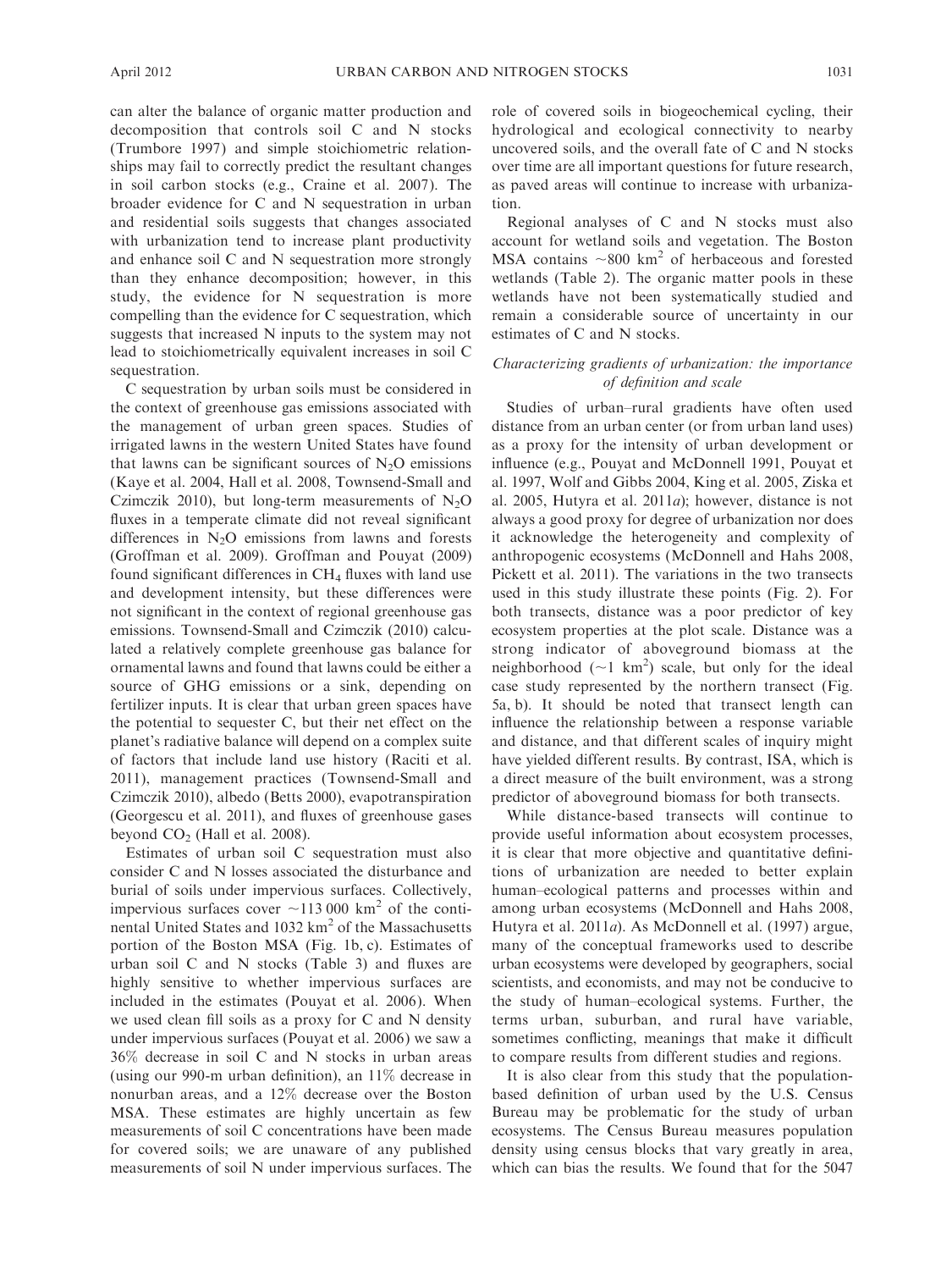census blocks in Massachusetts, the relationship between census block size and population density approximated a power function,  $y = 1142.9x^{-1.002}$ , where y is area in km<sup>2</sup> and x is persons/km<sup>2</sup> ( $r^2 = 0.91$ ). Further, the U.S. Census Bureau allows for ''jumps'' of up to eight kilometers (five miles) over unsettled areas in determining urban extents. For the Boston MSA, the result is an urban extent that includes large tracts of forest land (42% by land area) and calls into question the usefulness of this urban designation for the purposes of ecological studies.

For many urban ecological studies, a political or administrative boundary is used to define the urban area of interest (city, county, MSA), even when the fluxes and interactions of interest extend well beyond these boundaries (Pickett et al. 2011). While it is true that these boundaries can provide useful points of reference, since major changes in laws and zoning policies can occur there, these study boundaries are most often chosen as a convenient default. However, these boundaries often reflect historical legacies that are unique to a particular city or region, which can create challenges for comparing findings between urban areas. For instance, New York City is divided into five boroughs, which are themselves counties. Compare this to Baltimore, Maryland, which is an independent city that is geographically and politically distinct from neighboring Baltimore County. Furthermore, each of these cities flows into highly urbanized metropolitan areas that are both part of the larger 'BosWash' urban corridor.

The problems we describe arise when ecological questions are framed in the context of urban–rural classifications, so ecologists could instead frame their research using quantitative measures of urbanization. However, there are no standard, ecologically relevant metrics of ''urbanness'' presently in use. Further, it is unclear which metric or metrics would be most useful for this purpose across urban areas. This is a nontrivial problem that has been explored to some extent (e.g., McDonnell et al. 1997), but further work in this area is needed.

The most promising metrics of urban intensity reflect the degree of human modification to the physical, chemical, and biotic landscape. For instance, it is apparent that ISA is correlated with soil and vegetation C and N stocks. This measure of urban intensity is, in turn, correlated with a host of other environmental factors that change with urbanization, such as temperature and growing-season length (Zhang et al. 2004), atmospheric N deposition (Bettez 2009),  $CO<sub>2</sub>$  concentration (George et al. 2007), ground-level ozone (Gregg et al. 2003), water availability (Martin and Stabler 2002), and heavy metals in soil (Pouyat et al. 2008). Population density, a metric commonly used to delineate urban areas, was also correlated with the C and N stocks in our study, but more weakly than ISA because nonresidential land uses have zero population density, despite objectively and subjectively contributing to the intensity of urban development in a region. Thus, the connections between measures of urbanization and environmental factors may provide mechanistic insights regarding how urbanization influences ecological form and function.

We suggest that a moving-window approach, like the one we used to define urban intensity in this study, can provide a continuous measure of biophysical conditions that is independent of political boundaries and may allow for more useful comparisons between disparate urban areas. We chose ISA, measured over an  $\sim$ 1-km<sup>2</sup> neighborhood area, as a proxy for the intensity of urban development because it provided a simple, objective measure of the physical environment. Our original stratification scheme used population density to further divide the resulting urban area (defined as  $>25\%$ ) neighborhood ISA) into two classes (high population density and lower population density), but it became clear that ISA provided similar information (Fig. 4) and more explanatory power than population density by accounting for developed areas that did not contain any population (e.g., commercial and industrial areas). We chose a neighborhood size of  $\sim$ 1 km<sup>2</sup> because this resulted in relatively cohesive urban areas. Smaller scales (270 m and 90 m) resulted in scattered islands and tracks of urban land use around individual buildings and parking lots and across major highways (Fig. 6a, b). We used a single, univariate measure of urbanization for this study, but we believe that a broader index (or set of indices) that includes social, political, physical, and economic factors would help advance the study of coupled human–ecological systems. Such an index might provide insight into the complex interactions between humans and the built and natural environment and facilitate more detailed comparisons between urban areas around the globe (McDonnell and Hahs 2008).

## **CONCLUSIONS**

The process of urbanization can alter aboveground and belowground C and N stocks. Developed land uses in the Boston MSA contained considerable aboveground biomass, but much less than the forests they typically replaced. In urban areas, forest and nonresidential land uses may contain greater concentrations of soil C and N than their nonurban counterparts. Residential land uses, by contrast, contained relatively high concentrations of soil C and N regardless of urban intensity. Factors such as temperature, growing-season length,  $CO<sub>2</sub>$  concentration, and N deposition can vary substantially across urban gradients and may contribute to enhanced soil C sequestration in unmanaged, or less intensely managed, green spaces. For highly managed green spaces, such as residential lawns, management activities may overwhelm other soil-forming factors. While there is evidence for C sequestration in urban soils, this sequestration must be considered in the context of greenhouse gas emissions associated with the maintenance of urban green spaces and in the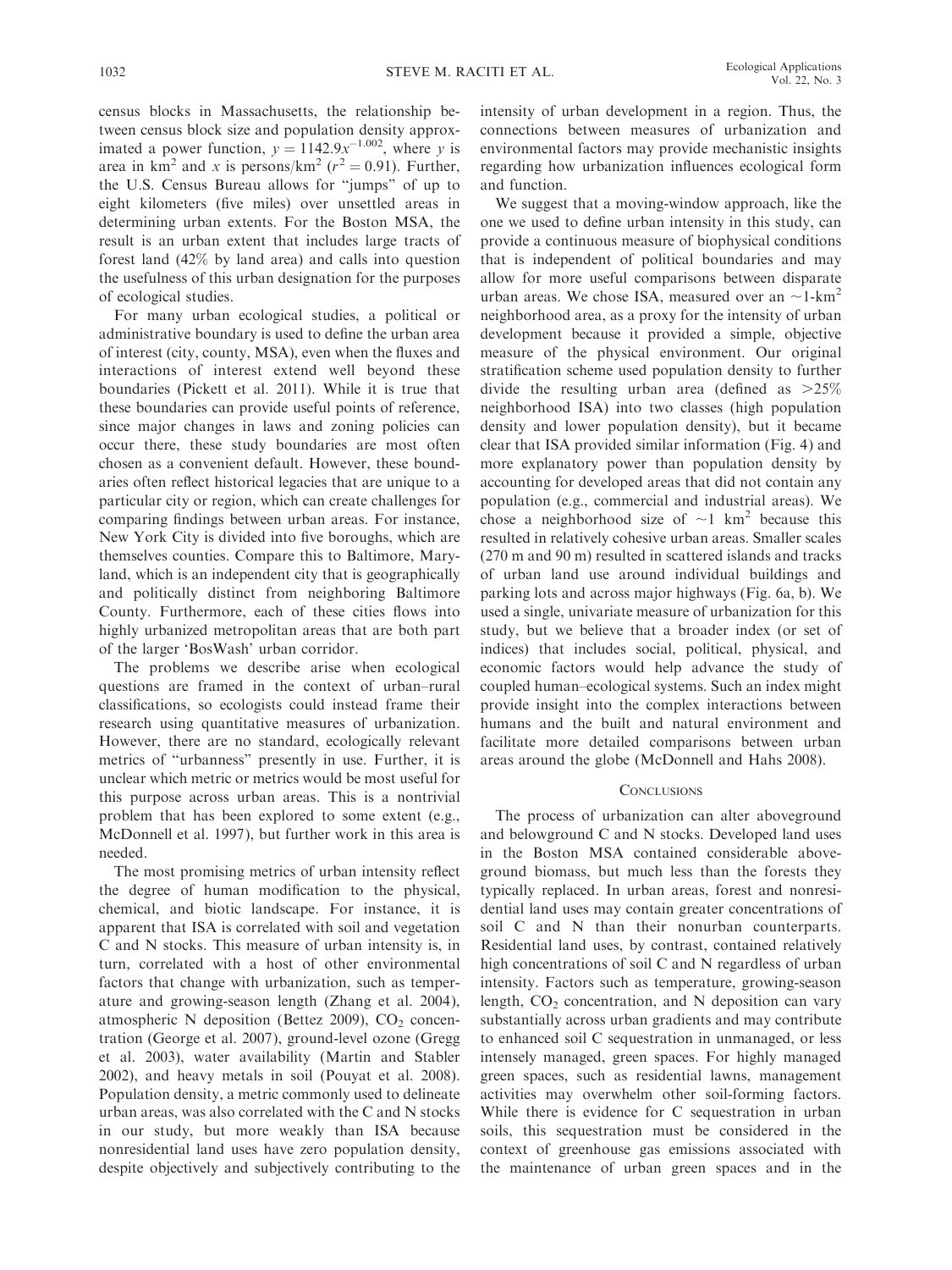context of overall urban greenhouse gas emissions. The soils under impervious surfaces must also be accounted for in regional C and N stocks, but the properties of these soils have not been well characterized and constitute an important area for future research.

We found that estimates of urban C and N stocks changed dramatically depending on the definition of urban that we used. Based on this outcome, we recommend that ecologists be more explicit when using the terms "urban," "suburban," and "rural," by clearly defining their meaning in the context of the study system. Where reasonable, ecologists should consider exploring ecological responses in relation to quantitative measures of urbanization, such as impervious surface area or the proportion of developed land use in the neighborhood around field plots. Alternatively, they might explore more direct measures of urban influence on study systems or organisms, such as the concentrations of heavy metals in soil (Pouyat et al. 2008) or temperature changes that arise from urban heat islands (Zhang et al. 2004). Finally, more consistent and quantitative measures of urbanization would help to advance the study of urban ecosystems by providing greater insight into drivers of environmental patterns and processes and facilitating comparisons within and among urban areas.

#### **ACKNOWLEDGMENTS**

This research was supported by the National Science Foundation and U.S. Forest Service Urban Long Term Research Area Exploratory Awards (ULTRA-Ex) program (DEB-0948857). The authors thank Marc-Andre Giasson for his help with sample preparation and instrumental analysis; and Max Brondfield and Byungman Yoon for their assistance in field data collection. Finally, we thank the anonymous reviewers for their productive feedback.

#### LITERATURE CITED

- Barford, C. C., S. C. Wofsy, M. L. Goulden, J. W. Munger, E. H. Pyle, S. P. Urbanski, L. Hutyra, S. R. Saleska, D. Fitzjarrald, and K. Moore. 2001. Factors controlling long- and short-term sequestration of atmospheric  $CO<sub>2</sub>$  in a mid-latitude forest. Science 294:1688–1691.
- Bedford, B. L., M. R. Walbridge, and A. Aldous. 1999. Patterns in nutrient availability and plant diversity of temperate North American wetlands. Ecology 80:2151–2169.
- Bettez, N. D. 2009. Impacts of chronic low level nitrogen deposition along a roadside deposition gradient on forest and estuarine N loading. Dissertation. Cornell University, Ithaca, New York, USA.
- Betts, R. 2000. Offset of the potential carbon sink from boreal forestation by decreases in surface albedo. Nature 408:187– 190.
- Birdsey, R. A. 1992. Carbon storage and accumulation in United States forest ecosystems. General Technical Report WO-59. USDA Forest Service, Washington, D.C., USA.
- Brenneman, D. F., W. Gardner, L. Schoenhofen, and P. Marsh. 1978. Biomass of species and stands of West Virginia hardwoods. Pages 159-178 in P. Pope, editor. Proceedings of the Central hardwood forest conference II. 1978, November 14–16. Purdue University, West LaFayette, Indiana, USA.
- Bridge, J. 1979. Fuelwood production of mixed hardwoods on mesic sites in Rhode Island. Thesis. University of Rhode Island, Kingston, Rhode Island, USA.
- Bridgham, S. D., J. P. Megonigal, J. K. Keller, N. B. Bliss, and C. Trettin. 2006. The carbon balance of North American wetlands. Wetlands 26:889–916.
- Cadenasso, M. L., T. A. Pickett, and K. Schwarz. 2007. Spatial heterogeneity in urban ecosystems: reconceptualizing land cover and a framework for classification. Frontiers in Ecology and the Environment 5:80–88.
- Carreiro, M. M., and C. E. Tripler. 2005. Forest remnants along urban-rural gradients: unexploited space-for-time substitutes for predicting effects of global environmental change. Ecosystems 8:568–582.
- Coutts, A. M., J. Beringera, and N. J. Tappera. 2007. Characteristics influencing the variability of urban  $CO<sub>2</sub>$ fluxes in Melbourne, Australia. Atmospheric Environment 41:51–62.
- Craine, J. M., C. Morrow, and N. Fierer. 2007. Microbial nitrogen limitation increases decomposition. Ecology 88:2105–2113.
- Craul, P. J., and C. J. Klein. 1980. Characterization of streetside soils in Syracuse, New York. Metropolitan Tree Improvement Alliance (METRIA) Proceedings 3:88–101.
- Crow, T. 1983. Comparing biomass regressions by site and stand age for red maple. Canadian Journal of Forest Research 13:283–288.
- Dietz, M. E., and J. C. Clausen. 2006. Saturation to improve pollutant retention in a rain garden. Environmental Science and Technology 40:1335–1340.
- Elvidge, C. D., C. Milesi, J. D. Dietz, B. T. Tuttle, P. C. Sutton, R. Nemani, and J. E. Vogelman. 2004. U.S. constructed area approaches the size of Ohio. EOS Transactions of the American Geophysical Union 85:233–234.
- ESRI [Environmental Systems Research institute]. 2011. ArcGIS. Version 9.2. ESRI, Redlands, California, USA.
- Fahey, T. J., and A. K. Knapp. 2007. Principles and standards for measuring primary production. Oxford University Press, New York, New York, USA.
- Fahey, T. J., et al. 2005. The biogeochemistry of carbon at Hubbard Brook. Biogeochemistry 75:109–176.
- Foster, D. R., et al. 2010. Wildlands and woodlands: a vision for the New England landscape. Harvard University Press, Cambridge, Massachusetts, USA.
- Freedman, B., P. Duinker, H. Barclay, R. Morash, and U. Prager. 1982. Forest biomass and nutrient studies in central Nova Scotia. Report M-X-134. Canadian Forestry Service, Maritimes Forest Research Centre, Fredericton, Nova Scotia, Canada.
- Fulton, W., R. Pendall, M. Nguyen, and A. Harrison. 2001. Who sprawls the most? How growth patterns differ across the United States. Brookings Institution, Center on Urban and Metropolitan Policy, Washington, D.C., USA.
- George, K., L. H. Ziska, J. A. Bunce, and B. Quebedeaux. 2007. Elevated atmospheric  $CO<sub>2</sub>$  concentration and temperature across an urban–rural transect. Atmospheric Environment 41:7654–7665.
- Georgescu, M., D. B. Lobell, and C. B. Field. 2011. Direct climate effects of perennial bioenergy crops in the United States. Proceedings of the National Academy of Sciences USA 108:4307–4312.
- Golubiewski, N. E. 2006. Urbanization increases grassland carbon pools: effects of landscaping in Colorado's Front Range. Ecological Applications 16:555-571.
- Greenfield, E., D. J. Nowak, and J. T. Walton. 2009. Assessment of 2001 NLCD tree and impervious cover estimates. Photogrammetric Engineering and Remote Sensing 75:1279–1286.
- Gregg, J. W., C. G. Jones, and T. E. Dawson. 2003. Urbanization effects on tree growth in the vicinity of New York City. Nature 424:183–187.
- Groffman, P. M., and R. V. Pouyat. 2009. Methane uptake in urban forests and lawns. Environmental Science and Technology 43:5229–5235.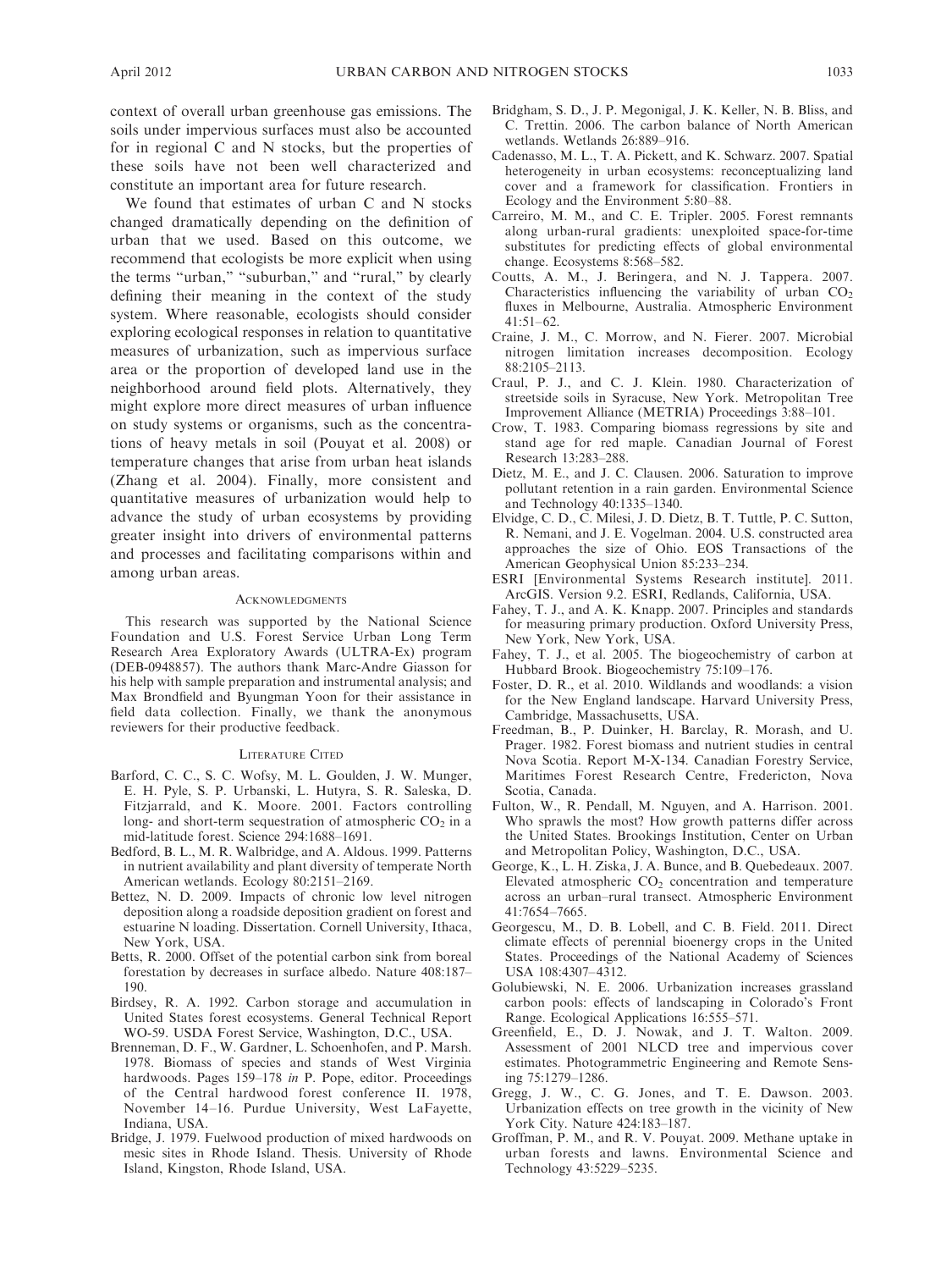- Groffman, P. M., C. O. Williams, R. V. Pouyat, L. E. Band, and I. D. Yesilonis. 2009. Nitrate leaching and nitrous oxide flux in urban forests and grasslands. Journal of Environmental Quality 38:1848–1860.
- Gurney, K. R., D. Mendoza, Y. Zhou, M. Fischer, S. de la Rue du Can, S. Geethakumar, and C. Miller. 2009. The Vulcan Project: High resolution fossil fuel combustion  $CO<sub>2</sub>$  emissions fluxes for the United States. Environmental Science and Technology 43:5535–5541.
- Hall, S. J., D. Huber, and N. B. Grimm. 2008. Soil  $N_2O$  and NO emissions from an arid, urban ecosystem. Journal of Geophysical Research 113:G01016.
- Harmon, M. E., and J. Sexton. 1996. Guidelines for measurements of woody detritus in forest ecosystems. U.S. Longterm Ecological Research Network Office, Seattle, Washington, USA.
- Homer, C., C. Huang, L. Yang, B. Wylie, and M. Coan. 2004. Development of a 2001 National Landcover Database for the United States. Photogrammetric Engineering and Remote Sensing 70:829–840.
- Hutyra, L. R., B. Yoon, and M. Alberti. 2011a. Terrestrial carbon stocks across a gradient of urbanization: A study of the Seattle, WA region. Global Change Biology 17(2):783–797.
- Hutyra, L. R., B. Yoon, J. Hepinstall-Cymerman, and A. Alberti. 2011b. Land cover change in the Seattle metropolitan region: An examination of spatio-temporal patterns and carbon consequences. Landscape and Urban Planning 103:83–93.
- Idso, C. D. 2001. Earth's rising atmospheric  $CO<sub>2</sub>$  concentration: Impacts on the biosphere. Energy and Environment 12(4):287–310.
- IPCC. 2007. Climate change 2007: Synthesis report. Contribution of Working Groups I, II and III to the Fourth Assessment Report of the Intergovernmental Panel on Climate Change. Core Writing Team, R. K. Pachauri, and A. Reisinger, editors. IPCC, Geneva, Switzerland.
- Jenkins, J. C., D. C. Chojnacky, L. S. Heath, and R. A. Birdsey. 2003. National-scale biomass estimators for United States tree species. Forest Science 49:12–35.
- Kaye, J. P., I. C. Burke, A. R. Mosier, and J. P. Guerschman. 2004. Methane and nitrous oxide fluxes from urban soils to the atmosphere. Ecological Applications 14:975–981.
- Kaye, J. P., P. M. Groffman, N. B. Grimm, L. A. Baker, and R. V. Pouyat. 2006. A distinct urban biogeochemistry? Trends in Ecology and Evolution 21:192–199.
- Ker, M. F. 1980. Tree biomass equations for ten major species in Cumberland County, Nova Scotia. Information Report M-X-108. Canadian Forest Service, Maritimes Forest Research Center, Fredericton, New Brunswick, Canada.
- King, R. S., M. E. Baker, D. F. Whigham, D. E. Weller, T. E. Jordan, P. F. Kazyak, and M. K. Hurd. 2005. Spatial considerations for linking watershed land cover to ecological indicators in streams. Ecological Applications 15:137–153.
- Langford, M. 2007. Rapid facilitation of dasymetric-based population interpolation by means of raster pixel maps. Computers, Environment and Urban Systems 31:19–32.
- Law, N. L., L. E. Band, and J. M. Grove. 2004. Nitrogen input from residential lawn care practices in suburban watersheds in Baltimore County, MD. Journal of Environmental Management 47:737–755.
- Liu, W. H., D. M. Bryant, L. R. Hutyra, S. R. Saleska, E. Hammond Pyle, D. C. Curran, and S. C. Wofsy, editors. 2006. Woody debris contribution to the carbon budgets of selectively-logged and maturing mid-latitude forests. Oecologia 148:108–117.
- Lovett, G. M., and M. J. Mitchell. 2004. Sugar maple and nitrogen cycling in the forests of eastern North America. Frontiers in Ecology and the Environment 2:81–88.
- Lovett, G. M., M. M. Traynor, R. V. Pouyat, M. M. Carreiro, W. X. Zhu, and J. W. Baxter. 2000. Atmospheric deposition

to oak forests along an urban-rural gradient. Environmental Science and Technology 34:4294–4300.

- Martin, C. A., and L. B. Stabler. 2002. Plant gas exchange and water status in urban desert landscapes. Journal of Arid Environments 51:235–254.
- Martin, J., B. Kloeppel, T. Schaefer, D. Kimbler, and S. McNulty. 1998. Aboveground biomass and nitrogen allocation of ten deciduous southern Appalachian tree species. Canadian Journal of Forest Research 28:1648–1659.
- McDonnell, M. J., and A. K. Hahs. 2008. The use of gradient analysis studies in advancing our understanding of the ecology of urbanizing landscapes: current status and future directions. Landscape Ecology 23:1143–1155.
- McDonnell, M. J., S. T. A. Pickett, P. Groffman, P. Bohlen, R. V. Pouyat, W. C. Zipperer, R. W. Parmelee, M. M. Carreiro, and K. Medley. 1997. Ecosystem processes along an urban-to-rural gradient. Urban Ecosystems 1:21–36.
- McHale, M. R., I. C. Burke, M. A. Lefsky, P. J. Peper, and E. G. McPherson. 2009. Urban forest biomass estimates: is it important to use allometric relationships developed specifically for urban trees? Urban Ecosystems 12:95–113.
- McPherson, G., J. R. Simpson, P. J. Peper, S. E. Maco, and Q. Xiao. 2005. Municipal forest benefits and costs in five US cities. Journal of Forestry 103:411–416.
- Medley, K. E., M. J. Mcdonnell, and S. T. A. Pickett. 1995. Human influences on forest-landscape structure along an urban-to-rural gradient. Professional Geographer 47:159– 168.
- Milesi, C., S. W. Running, C. D. Elvidge, J. B. Dietz, B. T. Tuttle, and R. R. Nemani. 2005. Mapping and modeling the biogeochemical cycling of turf grasses in the United States. Environmental Management 36:426–438.
- Nowak, D. J., and D. E. Crane. 2001. Carbon storage and sequestration by urban trees in the USA. Environmental Pollution 116:381–389.
- Nowak, D. J., D. E. Crane, and J. C. Stevens. 2006. Air pollution removal by urban trees and shrubs in the United States. Urban Forestry and Urban Greening 4:115–123.
- Nowak, D. J., and E. J. Greenfield. 2008. Urban and community forests of New England: Connecticut, Maine, Massachusetts, New Hampshire, Rhode Island, Vermont. General Technical Report NRS-38. USDA Forest Service, Northern Research Station, Newtown Square, Pennsylvania, USA.
- Nowak, D. J., and E. J. Greenfield. 2010. Evaluating the National Land Cover Database tree canopy and impervious cover estimates across the conterminous United States: a comparison with photo-interpreted estimates. Environmental Management 46:378–390.
- Nowak, D. J., and J. T. Walton. 2005. Projected urban growth (2000–2050) and its estimated impact on the US forest resource. Journal of Forestry 103:383–389.
- NRCS [Natural Resources Conservation Service]. 2009. Soil survey of Middlesex County, Massachusetts. USDA NRCS, Washington, D.C., USA.
- Pastor, J., J. D. Aber, and J. M. Melillo. 1984. Biomass prediction using generalized allometric regressions for some northeast tree species. Forest Ecology and Management 7:265–274.
- Pataki, D. E., R. J. Alig, A. S. Fung, N. E. Golubiewski, C. A. Kennedy, E. G. McPherson, D. J. Nowak, R. V. Pouyat, and P. Romero Lankao. 2006. Urban ecosystems and the North American carbon cycle. Global Change Biology 12:2092– 2101.
- Pataki, D. E., M. M. Carreiro, J. Cherrier, N. E. Grulke, V. Jennings, S. Pincetl, R. V. Pouyat, T. H. Whitlow, and W. C. Zipperer. 2011. Coupling biogeochemical cycles in urban environments: ecosystem services, green solutions, and misconceptions. Frontiers in Ecology and the Environment 9:27–36.